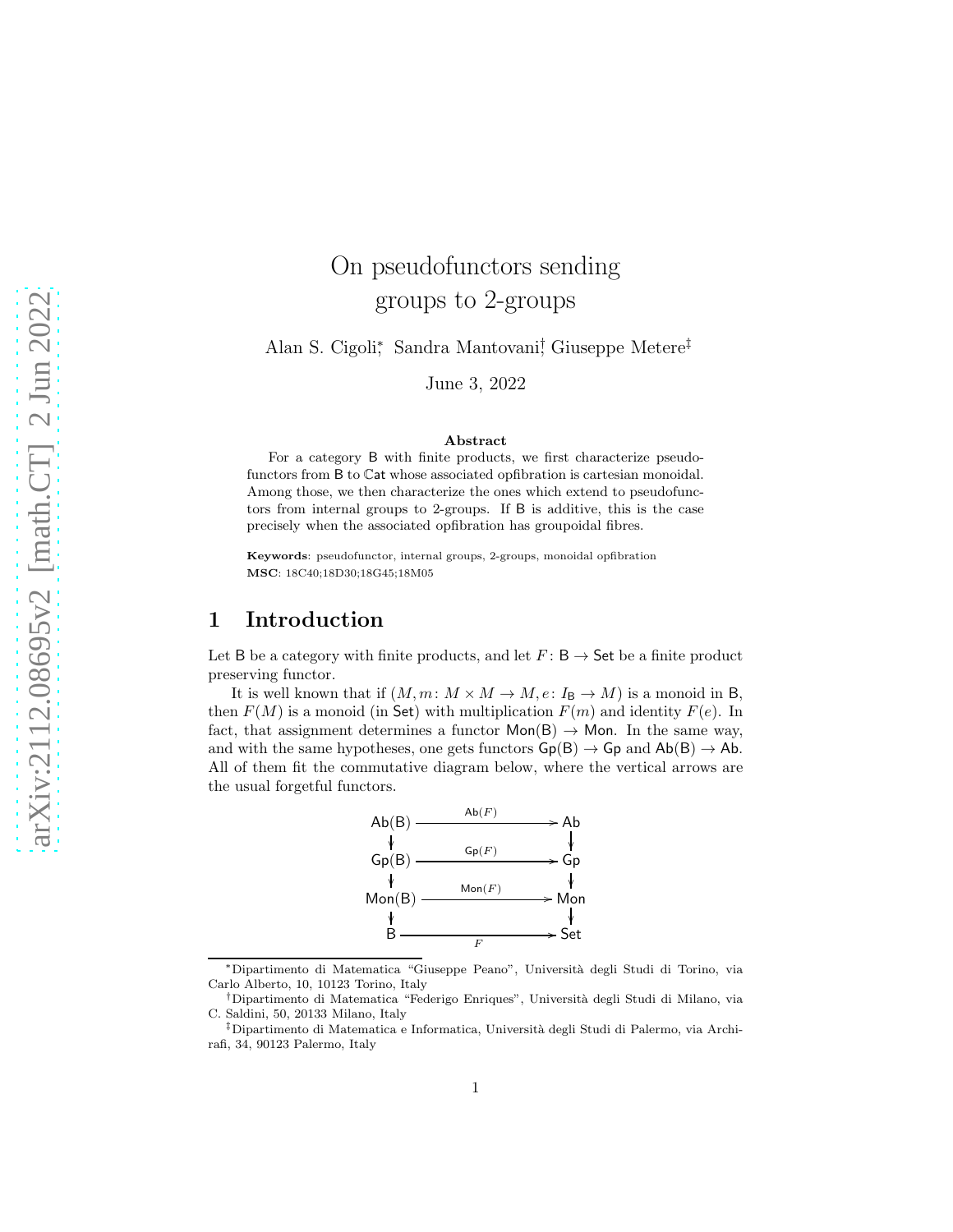Though elementary, the previous observation has relevant consequences, e.g. when the forgetful functor  $Ab(B) \rightarrow B$  is an isomorphism. If this is the case, then F factors through the category Ab of abelian groups. This happens, for instance, when B is the category of C-modules, for a fixed group  $C$ , and F is a cohomology functor  $H^n(C, -)$ . For a given C-module B, thanks to the fact that  $H<sup>n</sup>(C, -)$  factors through Ab, the set  $H<sup>n</sup>(C, B)$  gains the usual abelian group structure (see [\[4\]](#page-25-0), where the Baer sum of abelian extensions in a protomodular category is introduced in this way).

A natural question arises, whether similar results hold true when we consider a 2-categorical setting rather then the 1-categorical one described above. In fact, the previous situation may be regarded as a monoidal functor  $F : (\mathsf{B}, \times, I_{\mathsf{B}}) \to$  $(Set, \times, \{*\})$ . As a generalization, we can consider a lax monoidal pseudofunctor  $F: \mathsf{B} \to \mathbb{C}$ at, where  $\mathsf{B}$  is regarded as a locally discrete 2-category (i.e. a 2category whose 2-cells are identities), and both B and Cat are endowed with their cartesian 2-monoidal structure. Then  $F$  sends monoids in B to *pseudomonoids* in Cat, i.e. to monoidal categories  $([9]$  $([9]$ , see also  $[14]$ ). However, in general, a lax monoidal pseudofunctor fails to send (abelian) groups in B to their 2-dimensional counterpart, namely (symmetric) 2-groups: (symmetric) monoidal groupoids where every object is weakly invertible with respect to the tensor product. As an example, one can consider the pseudofunctor  $\mathsf{Sub}(-)$ : Ab  $\rightarrow \mathbb{C}$ at, that assigns to every abelian group A the lattice of its subobjects. This pseudofunctor is indeed lax monoidal with respect to the cartesian structures and its fibres inherit a monoidal structure which is given by the join of subobjects, but they are clearly not 2-groups.

In the present paper, we first observe that pseudofunctors  $F: B \to \mathbb{C}$  at are always endowed with an oplax monoidal structure  $(L, L<sup>1</sup>)$  with respect to the cartesian monoidal structures (see Proposition [3.4\)](#page-8-0). Among those, in Theorem [4.7](#page-13-0) we characterize the ones whose corresponding opfibration (obtained via the Grothendieck construction) is a cartesian monoidal opfibration. This happens precisely when L and  $L^1$  have right adjoints R and  $R^1$  respectively.

At this point, our goal is to understand under which conditions such pseudofunctors lift to pseudofunctors from internal groups to 2-groups. We call the latter groupal pseudofunctors (see Definition [5.3\)](#page-17-0) and we fully answer this ques-tion in Theorem [5.4:](#page-18-0) F is groupal if and only if the unit  $\eta^1: 1 \Rightarrow R^1L^1$  is an isomorphism as well as the units  $\eta^{A,A}: 1 \Rightarrow R^{A,A} L^{A,A}$ , for each group object A in B. This can be rephrased in terms of the opfibration P: thanks to Lemma [5.1](#page-16-0) and Lemma [5.2,](#page-16-1) the previous conditions hold as soon as, for each object  $X$  with  $P(X)$  a group object in B, the terminal map  $\tau_X : X \to I_X$  and the diagonal map  $\Delta_X: X \to X \times X$  are cocartesian. In particular, in Corollary [5.7](#page-19-0) we prove that a cartesian monoidal opfibration with groupoidal fibres always satisfies these properties, and then the corresponding pseudofunctor is groupal.

As a special case of interest, we apply the previous results to a cartesian monoidal opfibration  $P$  with additive base. The corresponding pseudofunctor factors through Sym2Gp if and only if diagonal and terminal maps are P-cocartesian (Theorem [5.8\)](#page-20-0). This happens precisely when the fibres of  $P$  are groupoids (Theorem [5.9\)](#page-20-1).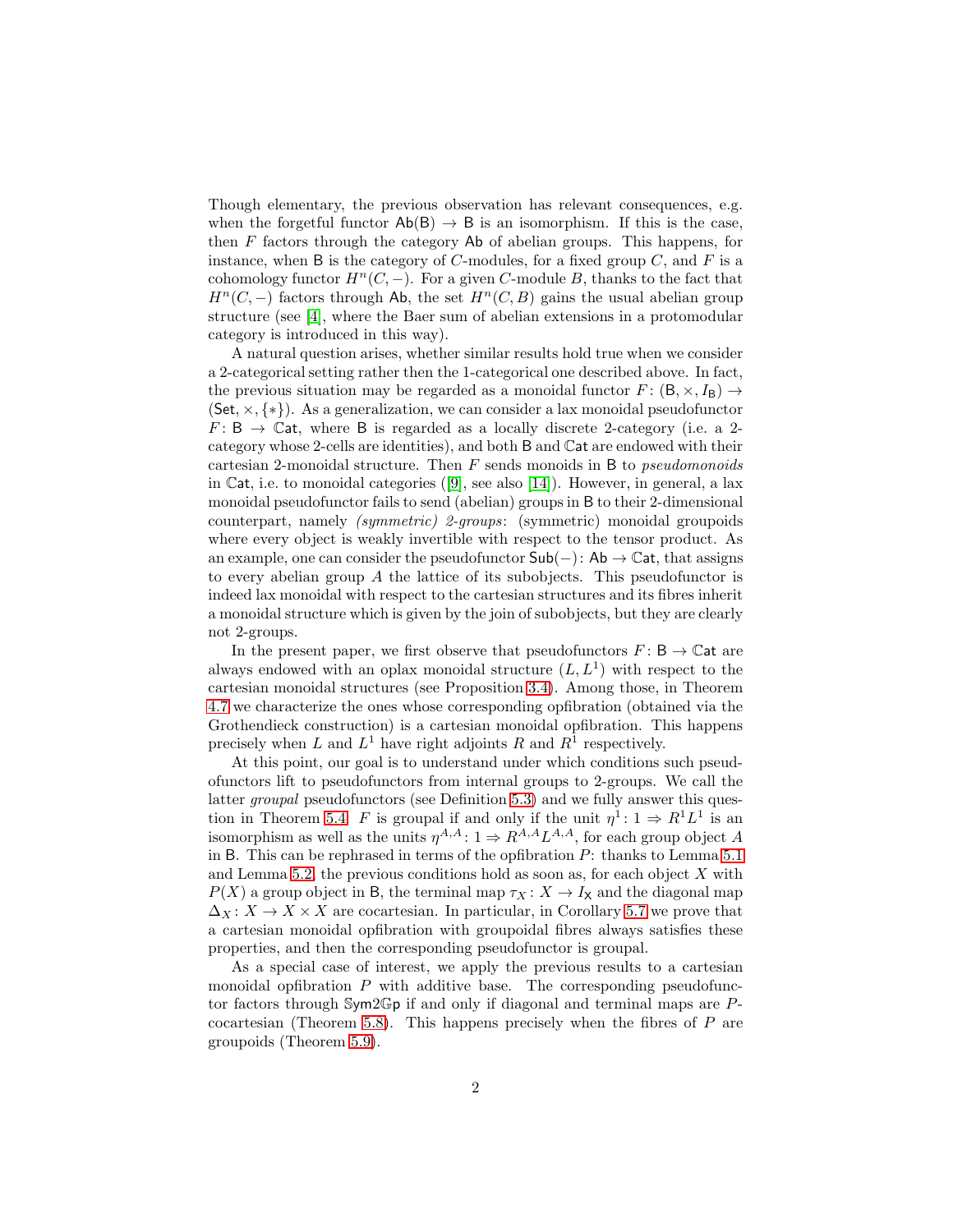In Section [6.1,](#page-20-2) we consider the pseudofunctor  $OPEXT(C, -)$ : Mod $(C) \rightarrow$ Cat, associating with any C-module  $(B, \xi)$  (where C is a group) the groupoid  $OPEXT(C, B, \xi)$  of abelian extensions of C, with kernel B and induced action  $\xi$ . We can apply Theorem [5.9,](#page-20-1) so that each such groupoid gets a symmetric 2-group structure, whose connected components give rise to a group  $\pi_0(\mathsf{OPEXT}(C, B, \xi))$ isomorphic to  $H^2(C, B, \xi)$  (and  $\pi_1(\mathsf{OPEXT}(C, B, \xi))$  isomorphic to  $Z^1(C, B, \xi)$ ). In this way, we recover the result achieved by Vitale in [\[16\]](#page-25-3) in terms of cocycles. Another viewpoint can be found in Section 6.2 of [\[8\]](#page-25-4).

As a further application, in Section [6.2](#page-21-0) we consider the category LMSet of monoid left actions, taking into account the fact that the forgetful functor V: LMSet  $\rightarrow$  Mon turns out to be a cartesian monoidal opfibration. By Proposition [6.2,](#page-22-0) its associated pseudofunctor lifts to a lax symmetric monoidal pseudofunctor  $ACT: CMon \rightarrow SymMonCat$ , where the tensor product in any fibre  $\mathsf{ACT}(M)$  can be obtained by means of the so-called contracted product [\[5\]](#page-25-5) (see Proposition [6.3\)](#page-23-0).

 $\mathsf{ACT}(M)$  fails to be a groupoid, even when M is an (abelian) group. Thanks to Proposition [6.4,](#page-23-1) it turns out that the largest possible restriction of V over Ab with groupoidal fibres is given by  $\overline{V}$ : ATors  $\rightarrow$  Ab, where ATors is the full subcategory of LMSet given by abelian torsors. Then, thanks to Theorem [5.9,](#page-20-1) the corresponding pseudofunctor TORS factors through symmetric 2-groups. Notice that, for an abelian group B, the structure we obtain on  $TORS(B)$  is a special case of the one studied for bitorsors by Breen in [\[5\]](#page-25-5).

# <span id="page-2-0"></span>2 Preliminaries

We use unadorned capital letters for categories (A, B etc.), and thick ones for 2-categories ( $A, B$  etc.). **CAT** is the 3-category of 2-categories, pseudofunctors, pseudonatural transformations and modifications. We denote by Cat the 2 category of locally small categories. Actually, we will avoid dealing with size issues, which can be resolved with suitable Grothendieck universes. In order to fix this point, we declare that the category of small categories Cat is an object of Cat, which is in turn an object of **CAT**. Composition of arrows (1-cells)  $f, g$  is denoted  $g \circ f$ , or just  $gf$ , and the same notation is adopted for the whiskering of a 1-cell with a 2-cell. Horizontal composition of 2-cells is always denoted  $\beta \circ \alpha$ , since the juxtaposition is reserved to vertical composition of 2-cells.

Binary products in a category B are denoted as usual, with projections  $\pi_1, \pi_2$ , and the terminal map from an object A is  $\tau_A^{\mathsf{B}}$ :  $A \to I_{\mathsf{B}}$ , with superscripts and subscripts omitted when clear from the context. We adopt similar conventions for finite products in Cat, where the terminal category with unique object  $\star$  is denoted by I. In fact, finite products in Cat are also 2-limits, in that they also satisfy a universal property with respect to 2-cells. We will refer to it as the 2 dimensional universal property of products, to make a distinction from the usual (1-dimensional) universal property of products. In the case of binary products, for two categories A and B, their product  $A \xleftarrow{\pi_1} A \times B \xrightarrow{\pi_2} B$  satisfies: for

any pair of natural transformations  $\alpha: a \Rightarrow a': C \rightarrow A$  and  $\beta: b \Rightarrow b': C \rightarrow B$ ,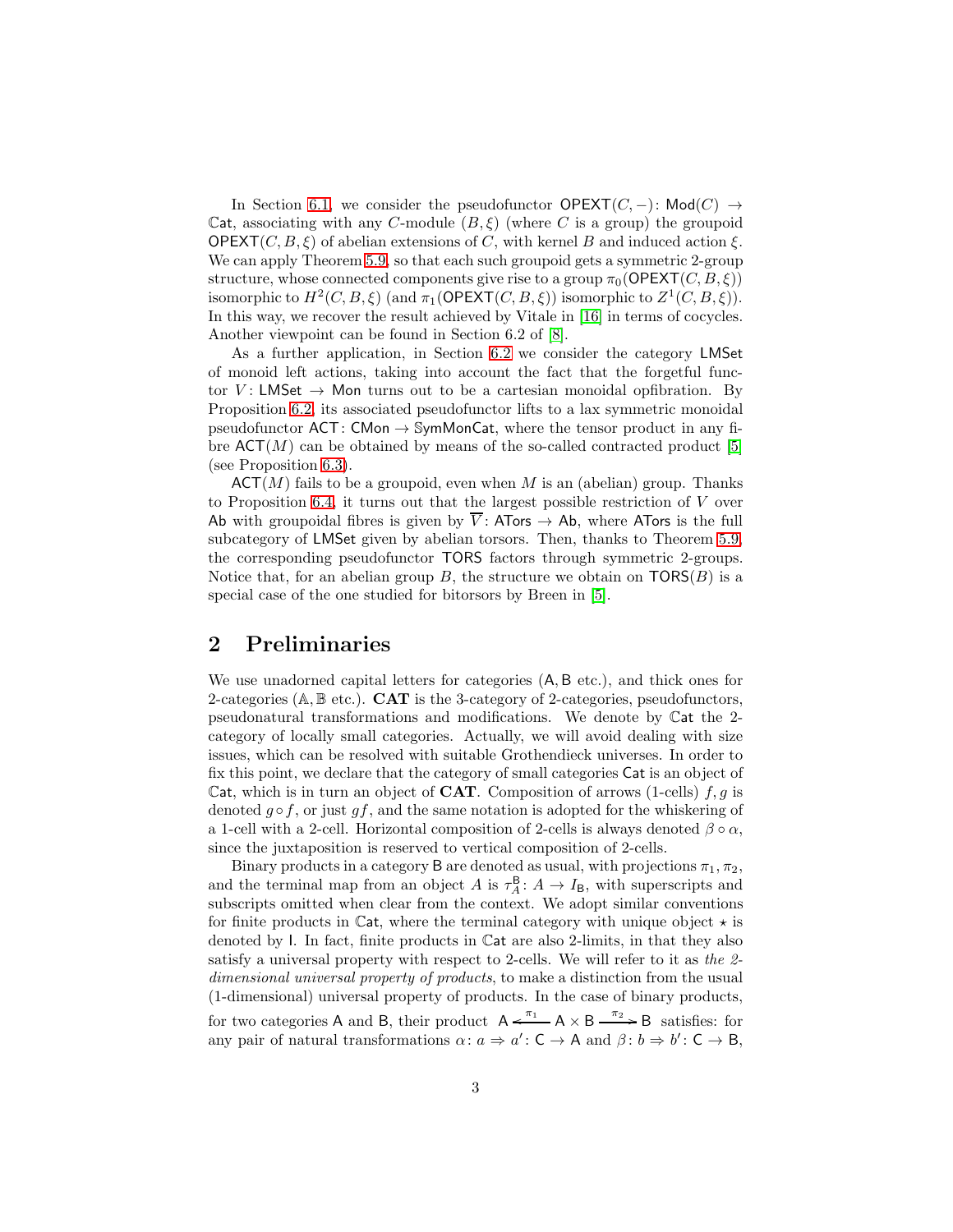there exists a unique natural transformation  $\gamma: c \Rightarrow c': \mathsf{C} \to \mathsf{A} \times \mathsf{B}$  such that  $\pi_1 \circ \gamma = \alpha$  and  $\pi_2 \circ \gamma = \beta$ .

Let B be a category. A pseudofunctor  $F = (F, \phi, \phi^1)$ : B  $\rightarrow \mathbb{C}$ at is a weak 2-functor, where B is regarded as a locally discrete 2-category, and  $\phi_{f,q}$ :  $F(g) \circ$  $F(f) \rightarrow F(g \circ f)$ ,  $\phi_B^1: 1_{F(B)} \rightarrow F(1_B)$  are natural isomorphisms, for  $f, g$  composable arrows and B object of B, satisfying coherence conditions.

*Example* 2.1. The following is classical. Let  $P: X \rightarrow B$  be a (Grothendieck) cloven opfibration. Then it is possible to associate with  $P$  the pseudofunctor  $F: \mathsf{B} \to \mathbb{C}$  at defined as follows. For any object A of B, the image  $F(A)$  is the fibre of P over A. For an arrow  $f: A \to B$  of B,  $F(f) = f_* : F(A) \to F(B)$  is the change of base functor (determined by the cleavage), where for any  $X \in F(A)$ ,  $f: X \to f_*(X)$  is a cocartesian lifting of f at the object X. The natural isomorphisms  $(\phi, \phi^1)$  are consequences of the universal properties of cocartesian liftings.

*Notation*: in the case of composable arrows  $f, g$ , for the codomain of a composition of liftings, we write  $g_* f_*(X)$  rather than  $g_*(f_*(X))$ .

Monoidal bicategories are the bicategorical version of monoidal categories, and they can be described as one-object tricategories  $([10]$  $([10]$ , see also  $[9]$ ). They can be defined according to different levels of strictness, concerning the underlying bicategory and the tensor product. For instance, we say that  $(\mathbb{B}, \otimes, I)$ is a monoidal 2-category if the underlying bicategory  $\mathbb B$  is in fact a 2-category. The interested reader can also consult [\[13\]](#page-25-7), where monoidal 2-categories and their variations are described in details. However, we do not need to recall the definitions in full generality, since in this paper we will stick to the two evident examples described below.

*Example* 2.2. Let  $(B, \otimes, I_B)$  be a symmetric monoidal category. Then, when B is regarded as a locally discrete 2-category, it can be likewise considered as a symmetric monoidal 2-category.

Example 2.3. The 2-category Cat can be endowed with a cartesian monoidal structure given by the cartesian product and the terminal category, which makes it a symmetric monoidal 2-category.

Morphisms between monoidal bicategories are homomorphisms of bicategories that preserve the structures up to coherent pseudonatural transformations. Once again, we describe explicitly only the case of interest in our context. We start by fixing the notation for an oplax monoidal pseudofunctor  $B \to \mathbb{C}$ at, where the monoidal structure on B is the cartesian one.

Let B be a category with finite products. The associator is induced by the universal property of products, and it is written  $\alpha_{A,B,C}$ :  $(A \times B) \times C \rightarrow$  $A \times (B \times C)$ , left and right unitors are the projections  $\pi_1: A \times I_B \to A$  and  $\pi_2$ :  $I_B \times A \rightarrow A$ . The same conventions are adopted for the constraints of the cartesian monoidal structure of Cat.

An oplax monoidal pseudofunctor

$$
F = (F, L, L^1, \omega, \zeta, \xi) : (\mathsf{B}, \times, I_{\mathsf{B}}) \longrightarrow (\mathbb{C}\mathsf{at}, \times, \mathsf{I})
$$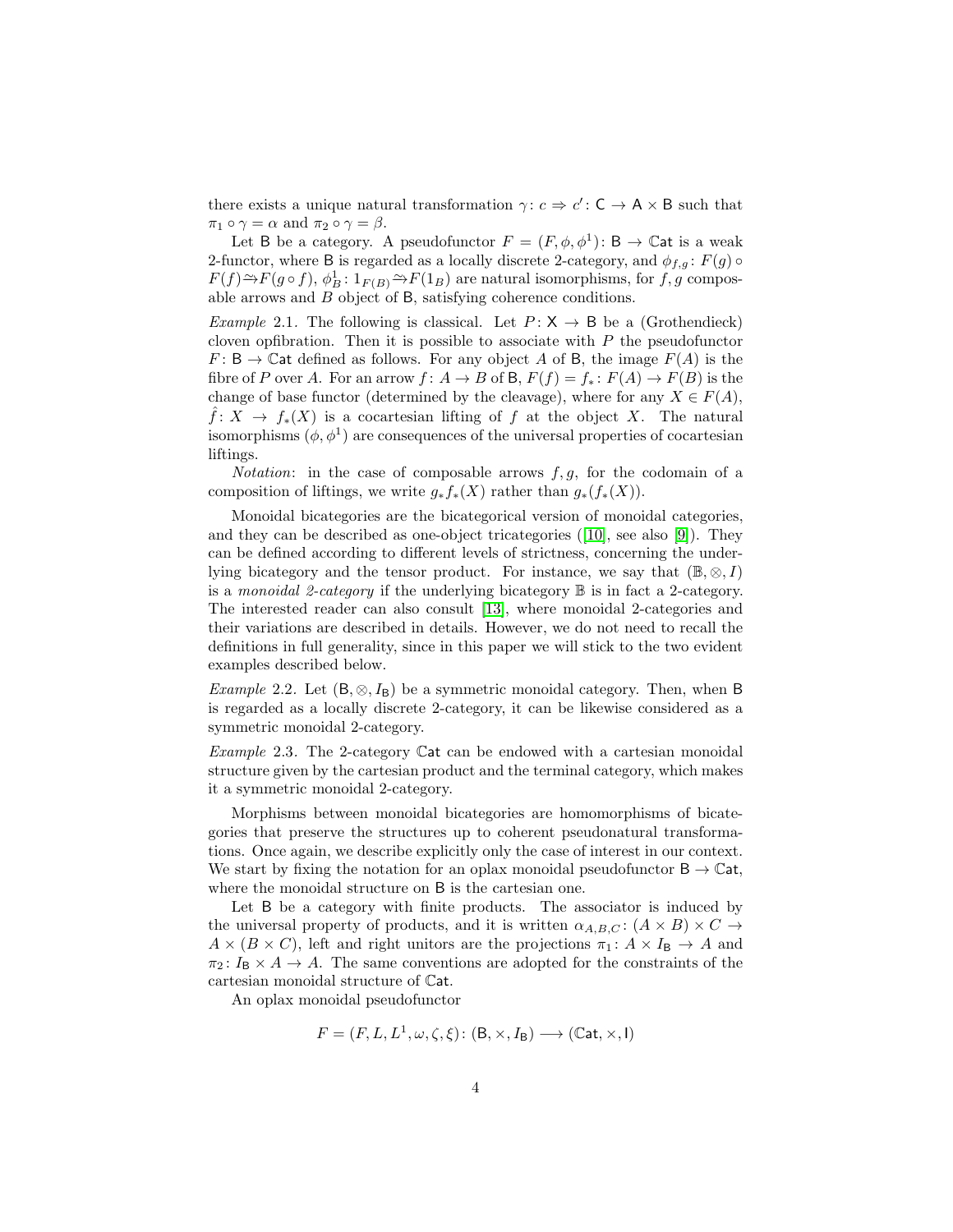is given by a pseudofunctor  $F\colon \mathsf{B}\to \mathbb{C}$ at, together with pseudonatural transformations

<span id="page-4-0"></span>
$$
B \times B \xrightarrow{\times} B
$$
  
\n
$$
F \times F \downarrow \swarrow
$$
  
\n
$$
Cat \times Cat \xrightarrow{\times} Cat
$$
  
\n
$$
B
$$
  
\n
$$
B
$$
  
\n
$$
F
$$
  
\n
$$
F
$$
  
\n
$$
F
$$
  
\n
$$
A
$$
  
\n
$$
F
$$
  
\n
$$
A
$$
  
\n
$$
F
$$
  
\n
$$
Cat
$$
  
\n(1)

(where I is the terminal 2-category) with components the functors

$$
L^{A,B} \colon F(A \times B) \to F(A) \times F(B) \qquad L^1 \colon F(I_B) \to I \tag{2}
$$

and invertible modifications with components

<span id="page-4-1"></span>
$$
F((A \times B) \times C) \xrightarrow{F(\alpha_{A,B,C})} F(A \times (B \times C))
$$
\n
$$
L^{A \times B,C}
$$
\n
$$
F(A \times B) \times F(C)
$$
\n
$$
L^{A,B} \times 1
$$
\n
$$
(F(A) \times F(B)) \times F(C) \xrightarrow{\cong} \mathcal{L}_{A,B,C} F(A) \times F(B \times C)
$$
\n
$$
F(A) \times F(B) \times F(C)
$$
\n
$$
F(A \times I_B)
$$
\n
$$
F(\pi_1)
$$
\n
$$
L^{A,I_B}
$$
\n
$$
L^{A,I_B}
$$
\n
$$
F(\pi_1)
$$
\n
$$
F(A)
$$
\n
$$
L^{A,I_B}
$$
\n
$$
T \xrightarrow{F(\pi_1)} \qquad F(A)
$$
\n
$$
L^{A,I_B}
$$
\n
$$
T \xrightarrow{G} \qquad \downarrow 1
$$
\n
$$
(4)
$$

<span id="page-4-2"></span>
$$
F(A) \times F(I_{\mathsf{B}}) \xrightarrow[1 \times L^1]{\longrightarrow} F(A) \times I \xrightarrow[\pi_1]{\longrightarrow} F(A)
$$

<span id="page-4-3"></span>
$$
F(I_{\mathsf{B}} \times A) \xrightarrow{F(\pi_2)} F(A)
$$
\n
$$
L^{I_{\mathsf{B}},A} \downarrow \qquad \qquad \xrightarrow{\cong} F(A)
$$
\n
$$
F(I_{\mathsf{B}}) \times F(A) \xrightarrow{L^1 \times 1} \mathsf{I} \times F(A) \xrightarrow{\pi_2} F(A)
$$
\n
$$
(5)
$$

satisfying suitable coherence conditions.

If we write  $\sigma_{A,B} : A \times B \to B \times A$  for the braiding induced by a cartesian monoidal structure, the oplax monoidal pseudofunctor  $F$  is oplax symmetric monoidal if it is endowed with an invertible modification  $\theta$  with components

<span id="page-4-4"></span>
$$
F(A \times B) \xrightarrow{F(\sigma_{A,B})} F(B \times A)
$$
  
\n
$$
L^{A,B} \downarrow \xrightarrow{\cong} \mathcal{F}_{\theta_{A,B}} \downarrow L^{B,A}
$$
  
\n
$$
F(A) \times F(B) \xrightarrow{\cong} F(A) \times F(B) \times F(A)
$$
  
\n(6)

satisfying suitable coherence conditions.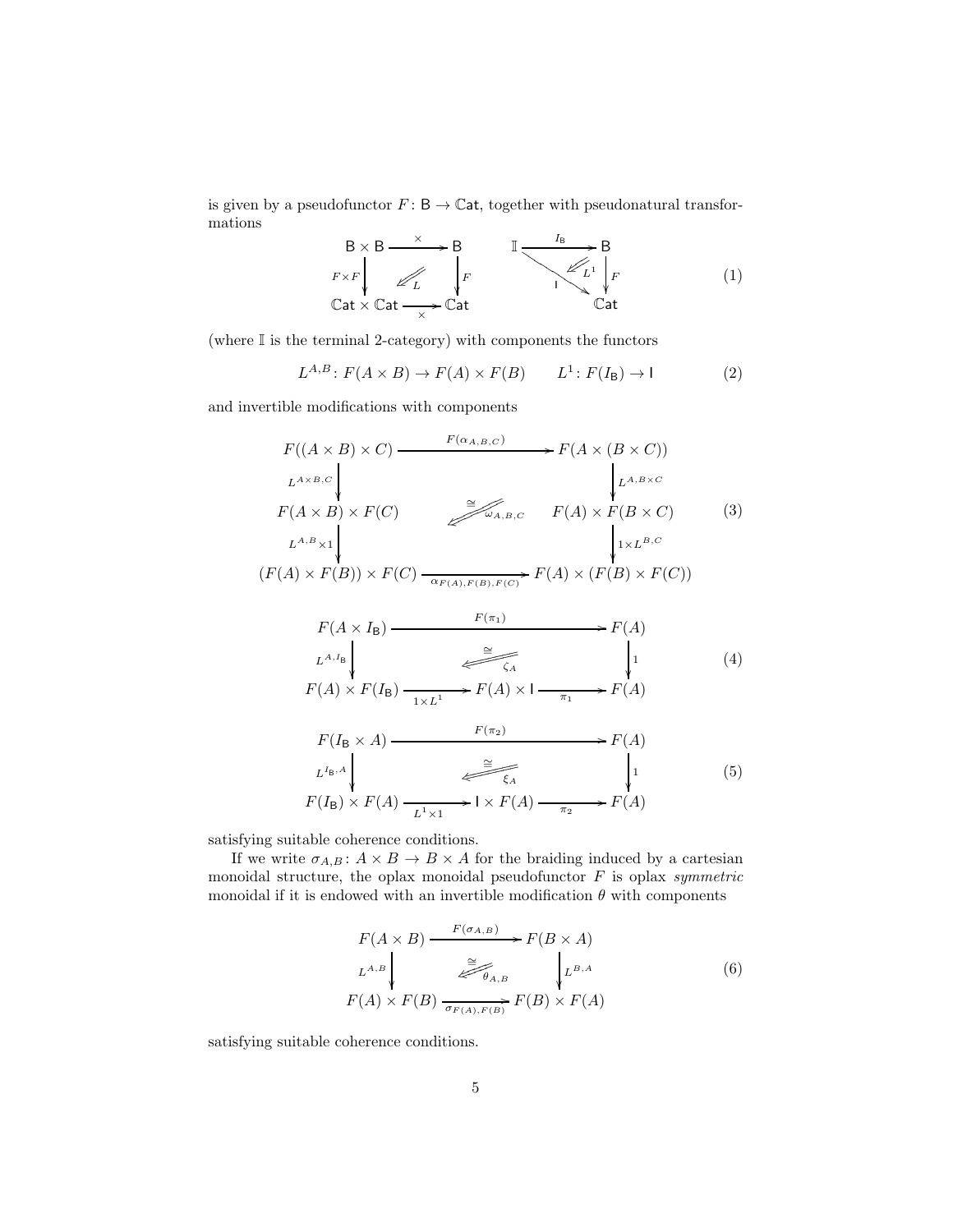Dually, a lax monoidal pseudofunctor

$$
F = (F, R, R^1, \omega', \zeta', \xi') \colon (\mathsf{B}, \times, I_{\mathsf{B}}) \longrightarrow (\mathbb{C}\mathsf{at}, \times, \mathsf{I})
$$

is given by a pseudofunctor  $F: \mathsf{B} \to \mathbb{C}$ at, together with pseudonatural transformations

$$
B \times B \xrightarrow{\times} B
$$
  
\n
$$
F \times F \downarrow \qquad F
$$
  
\n
$$
Cat \times Cat \xrightarrow{\times} Cat
$$
  
\n
$$
F
$$
  
\n
$$
F
$$
  
\n
$$
F
$$
  
\n
$$
F
$$
  
\n
$$
P
$$
  
\n
$$
R^1 \downarrow F
$$
  
\n
$$
Cat
$$
  
\n(7)

with components the functors

$$
R^{A,B} \colon F(A) \times F(B) \to F(A \times B) \qquad R^1 \colon I \to F(I_B) \tag{8}
$$

and invertible modifications  $\omega', \zeta', \xi'$  whose components can be easily guessed from those of the oplax case. Similarly, one defines a lax symmetric monoidal pseudofunctor.

Pseudomonoids in a monoidal bicategory are introduced in Section 3 of [\[9\]](#page-25-1) (see also [\[13\]](#page-25-7) for a more contemporary and slightly more general account). However, we will need some details just for the case of pseudomonoids in a monoidal 2-category. A *pseudomonoid* in a monoidal 2-category ( $\mathbb{B}, \otimes, I$ ) is an internal monoid object in B, such that the monoid axioms hold only up to invertible 2-cells. This means that it is an object  $M$  of  $\mathbb{B}$ , together with 1-cells  $m\colon M\otimes M\to M$  and  $e\colon I\to M$  and invertible 2-cells

$$
(M \otimes M) \otimes M \cong M \otimes (M \otimes M) \xrightarrow{1 \otimes m} M \otimes M
$$
  
\n
$$
m \otimes 1 \downarrow \qquad \qquad \xrightarrow{m} \qquad \qquad \downarrow m
$$
  
\n
$$
M \otimes M \xrightarrow{m} M
$$
  
\n(9)

$$
M \cong I \otimes M \xrightarrow{\begin{subarray}{c}\n1 \otimes e \\
\hline\n\cong \\
1 \leq \lambda\n\end{subarray}} M \otimes M \xrightarrow{\begin{subarray}{c}\ne \otimes 1 \\
\hline\n\cong \\
1 \leq \lambda\n\end{subarray}} M \otimes I \cong M
$$
\n
$$
(10)
$$

satisfying coherence conditions. A (op)lax morphism between pseudomonoids M and N is a 1-cell  $f: M \to N$  together with 2-cells that express the (op)lax preservation of the internal multiplication and unit.

Most of the pseudomonoids considered in this paper are symmetric. In order to define symmetric pseudomonoids, the ambient 2-category cannot be only monoidal, but must be sylleptic monoidal. We do not enter into detail, since in the cartesian monoidal cases we consider, the sylleptic structure is the canonical symmetric one, as determined by universal property of products. However, the only case we shall need in order to make explicit calculations are described in the following two examples.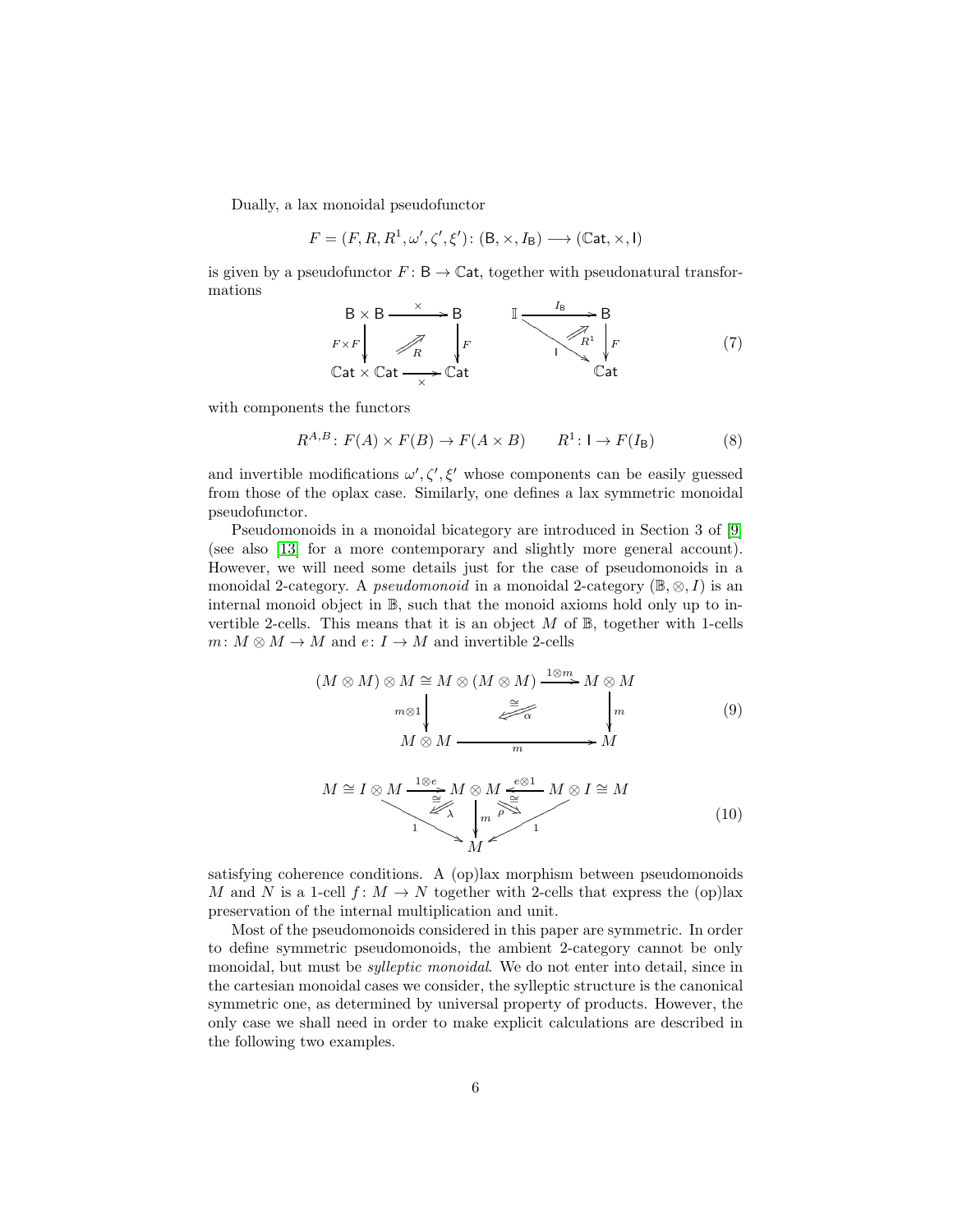Example 2.4. Let B be a category with finite products, considered as a monoidal 2-category with its cartesian symmetric monoidal structure. A (symmetric) pseudomonoid in  $(B, \times, I_B)$  is nothing but a (commutative) mo-noid object in B, a (op)lax morphism is just a morphism of internal monoids.

*Example* 2.5. A (symmetric) pseudomonoid in the cartesian monoidal 2-category  $(Cat, x, l)$  is precisely a (symmetric) monoidal category. In this case, a (op)lax morphism is a (op)lax monoidal functor.

In  $[14]$ , the authors characterize monoidal fibrations (defined in  $[15]$ ) as pseudomonoids internal to the 2-category of fibrations (in fact they define monoidal fibrations in this way, and we follow such convention), and then they show how the well-known biequivalence between fibrations and indexed categories extends to internal pseudomonoids in such monoidal 2-categories. Here we recall their definition/characterization, but spelled out in the opfibration case, which is more suitable for our purposes.

<span id="page-6-0"></span>**Proposition 2.6.** [see Proposition 3.2 of [\[14\]](#page-25-2)] The following statements are equivalent:

- i. The functor  $P: X \to B$  is a monoidal opfibration, i.e. it is a pseudomonoid in the 2-category opFib of opfibrations.
- ii. The categories  $X$  and  $B$  are monoidal, the opfibration  $P$  is a strict monoidal functor, and the tensor product of cocartesian maps is cocartesian.

Furthermore, all of this can be translated in terms of pseudofunctors (see Proposition 3.7 of  $[14]$ : the pseudofunctor F canonically associated with an opfibration  $P$  satisfying the equivalent conditions above is endowed with a lax monoidal structure

$$
F = (F, R, R^1, \dots) \colon (\mathsf{B}, \otimes, I_{\mathsf{B}}) \longrightarrow (\mathbb{C}\mathsf{at}, \times, I).
$$

We recall from [\[14\]](#page-25-2) that this correspondence extends to an equivalence of 2 categories.

Starting with a lax monoidal pseudofunctor  $F$  as above, it is easy to see that it sends (commutative) monoids in B to (symmetric) monoidal categories. In order to fix the notation, we recall such a procedure. Let  $(M, m, e)$  be a monoid in B. Then,  $F(M)$  becomes a monoidal category with tensor product and unit object

<span id="page-6-1"></span>
$$
\otimes: F(M) \times F(M) \xrightarrow{R^{M,M}} F(M \otimes M) \xrightarrow{F(m)} F(M) \tag{11}
$$

<span id="page-6-2"></span>
$$
I \xrightarrow{R^1} F(I_B) \xrightarrow{F(e)} F(M) \tag{12}
$$

Also, for a morphism of (commutative) monoids  $f: (M,m,e) \to (M',m',e')$  in B,  $F(f)$  is a strong (symmetric) monoidal functor  $F(M) \to F(M')$ .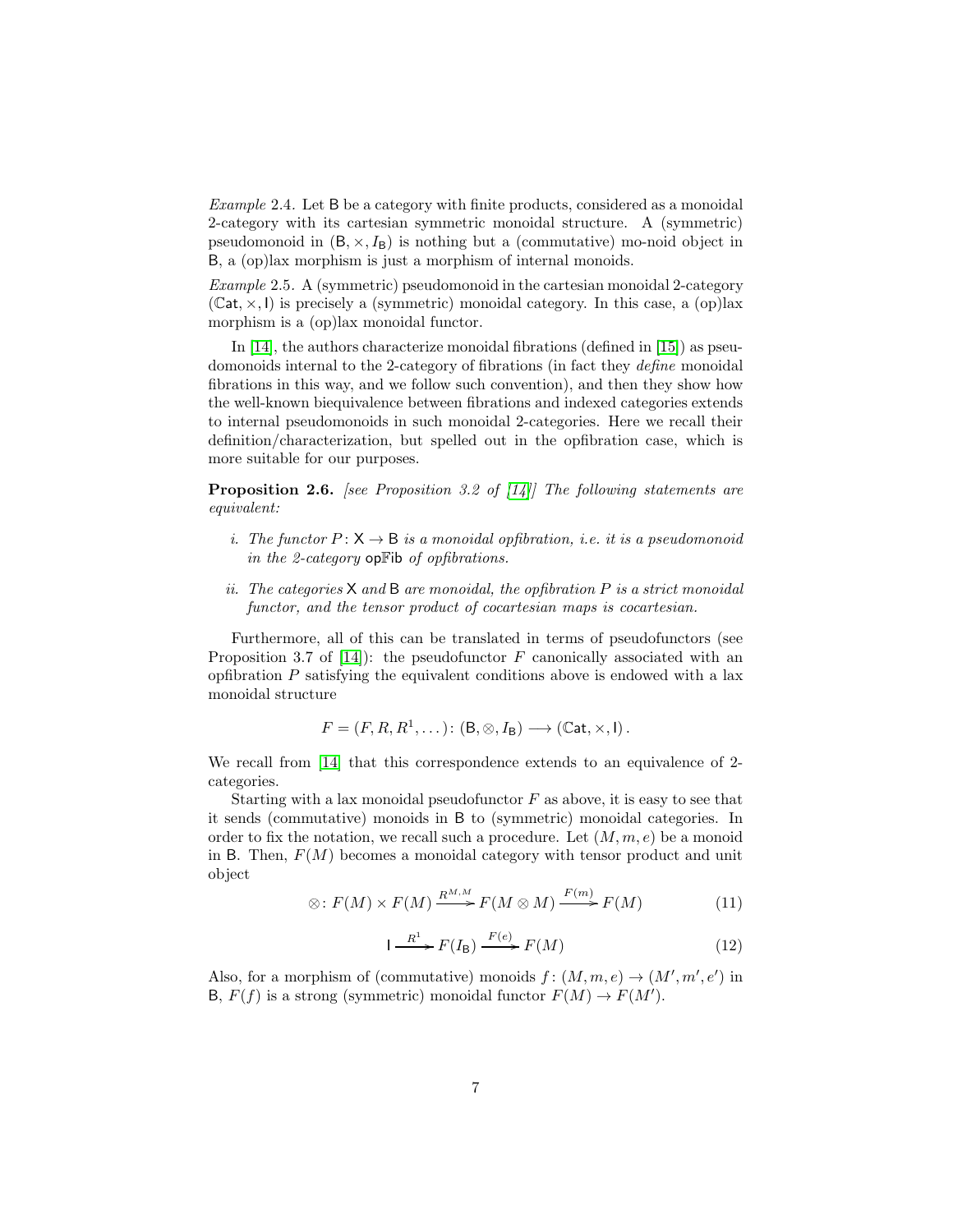# 3 When oplax monoidal is for free

Let B be a category with finite products,  $P: X \rightarrow B$  an opfibration and  $F: B \rightarrow$ Cat its associated pseudofunctor.

<span id="page-7-1"></span>**Lemma 3.1.** The trivial functor  $L^1$ :  $F(I_B) \rightarrow 1$  defines a pseudonatural transformation  $L^1$  as in the diagram on the right of [\(1\)](#page-4-0).

Proof. Trivial.

<span id="page-7-2"></span>**Lemma 3.2.** Let  $A, B$  be objects of  $B$ . The assignment

$$
\begin{array}{ccc}\nX & & \pi_{1*}(X) & \pi_{2*}(X) \\
f_{*} & \mapsto & \left(\begin{array}{c} \pi_{1*}(f) \\ \pi_{1*}(f) \\ \pi_{1*}(Y) & \pi_{2*}(Y) \end{array}\right) \\
Y\n\end{array}
$$

defines a functor  $L^{A,B}: F(A \times B) \to F(A) \times F(B)$ .

*Proof.* The functor  $L^{A,B}$  is in fact defined by the (1-dimensional) universal property of products in Cat, as the following diagram illustrates:

$$
F(A \times B)
$$
  
\n
$$
F(\pi_1)
$$
  
\n
$$
F(A) \leftarrow \text{Var}(A) \times F(B) \xrightarrow{\text{Var}(B)} F(\pi_1)
$$
  
\n
$$
F(A) \leftarrow \text{Var}(B) \xrightarrow{\text{Var}(B)} F(B)
$$

In the language of opfibrations,  $F(\pi_i) = \pi_{i*}$  and  $L^{A,B} = \langle \pi_{1*}, \pi_{2*} \rangle$ .

<span id="page-7-3"></span>**Lemma 3.3.** The functor  $L^{A,B}$  defines a pseudonatural transformation L as in the diagram on the left of [\(1\)](#page-4-0).

Proof. Pseudonaturality is given by the 2-dimensional property of products in Cat. More precisely, for arrows  $a: A \to A'$  and  $b: B \to B'$ , by composing the (not necessarily commutative) square

<span id="page-7-0"></span>
$$
F(A \times B) \xrightarrow{F(a \times b)} F(A' \times B')
$$
  
\n
$$
L^{A,B} \downarrow \qquad \qquad \underset{F(a) \times F(b)}{\geq} \underset{F(a) \times F(b)}{\geq} F(A') \times F(B')
$$
\n
$$
(13)
$$

with product projections, one obtains the squares

$$
F(A \times B) \xrightarrow{F(a \times b)} F(A' \times B') \xrightarrow{F(A \times B)} F(A' \times B')
$$
  
\n
$$
F(\pi_1)
$$
  
\n
$$
F(A) \xrightarrow{a} F(a) \xrightarrow{F(\pi_1)} F(\pi_2)
$$
  
\n
$$
F(B) \xrightarrow{a} F(B')
$$
  
\n
$$
F(B') \xrightarrow{F(b)} F(B')
$$

 $\Box$ 

 $\Box$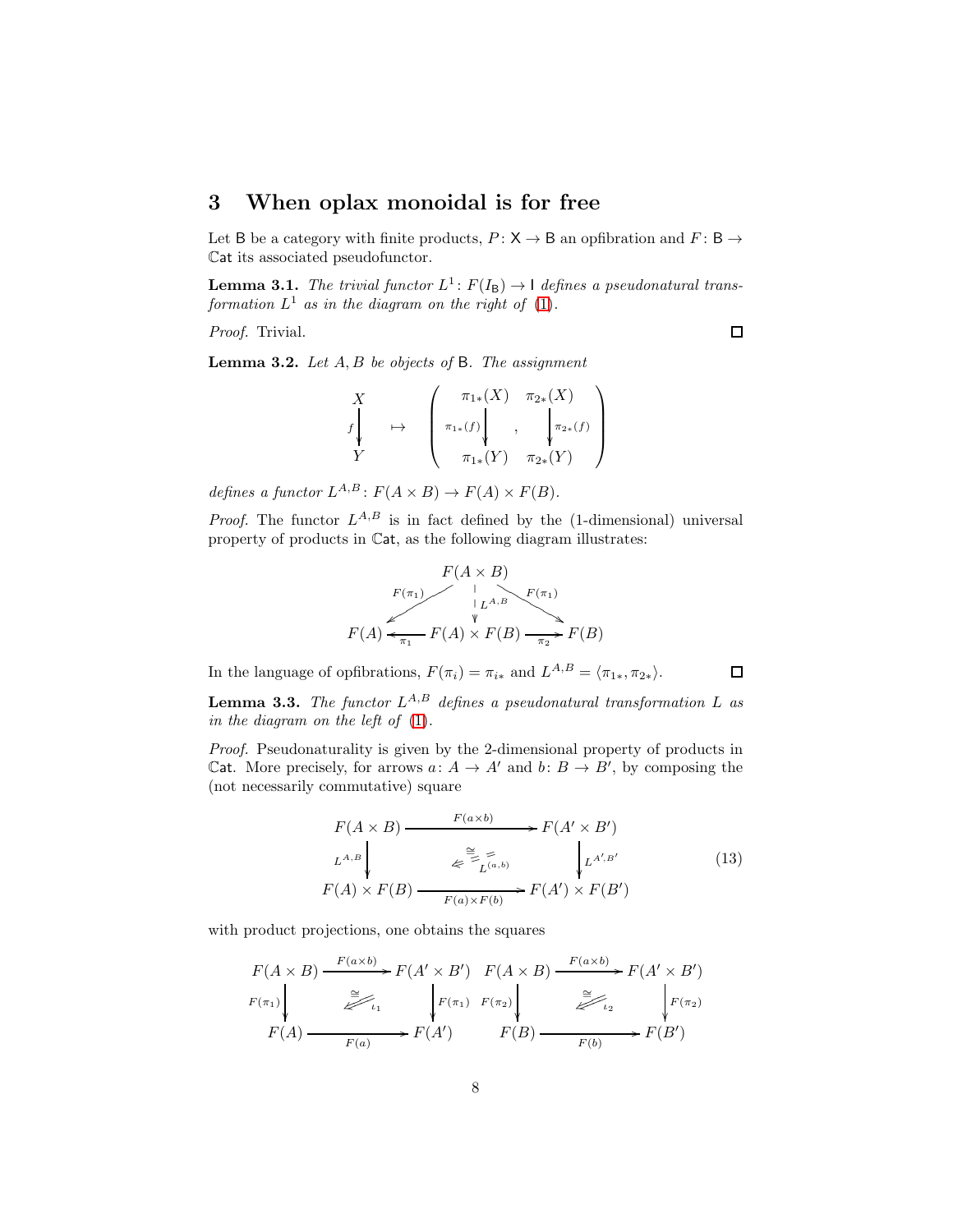Due to the pseudofunctoriality of  $F$ , these are filled with natural isomorphisms  $\iota_1$  and  $\iota_2$ . The universal property produces the natural isomorphism  $L^{(a,b)}$  which fills diagram [\(13\)](#page-7-0), such that  $\pi_i \circ L^{(a,b)} = \iota_i$ .  $\square$ 

It is useful to spell out the definition of  $L^{(a,b)}$  on the components. For an object Z of  $F(A \times B)$ , if we write  $L_Z^{(a,b)} = (L_{Z,1}^{(a,b)})$  $L_{Z,1}^{(a,b)}, L_{Z,2}^{(a,b)}$ , then the isomorphism  $L_{Z,1}^{(a,b)}$  $Z_{Z,1}^{(a,0)}$ :  $a_*\pi_{1*}(Z) \to \pi_{1*}(a \times b)_*(Z)$  is the vertical comparison between two different cocartesian liftings at Z of  $a \circ \pi_1 = \pi_1 \circ (a \times b) : A \times B \to A'$ . Similarly for the isomorphism  $L_{Z,2}^{(a,b)}$  $\chi_{Z,2}^{(a,o)}: b_*\pi_{2*}(Z) \to \pi_{2*}(a \times b)_*(Z).$ 

<span id="page-8-0"></span>**Proposition 3.4.** Let B be a category with finite products, and  $F: B \to \mathbb{C}$  at be a pseudofunctor. Then  $F$  is canonically endowed with an oplax symmetric monoidal structure

$$
(F, L, L^1, \omega, \zeta, \xi, \theta) \colon (\mathsf{B}, \times, I_{\mathsf{B}}) \longrightarrow (\mathbb{C}\mathsf{at}, \times, \mathsf{I})
$$

Proof. Oplax preservation of unit object is given by Lemma [3.1,](#page-7-1) while oplax preservation of products by Lemma [3.2](#page-7-2) and by Lemma [3.3.](#page-7-3) It is tedious, but essentially straightforward, to obtain the invertible modifications  $\omega, \zeta, \xi$  and  $\theta$ of diagrams  $(3)$ ,  $(4)$ ,  $(5)$  and  $(6)$ : a careful application of the 2-dimensional property of products in Cat will do the job. In the same way, one proves that coherence conditions are satisfied.  $\Box$ 

#### 4 Adjoints make products

<span id="page-8-2"></span>**Lemma 4.1.** Let B be a category with terminal object  $I_B$  and  $P: X \rightarrow B$  be an opfibration, and  $F: \mathsf{B} \to \mathbb{C}$  at its associated pseudofunctor. Then the following statements are equivalent.

- i. The category  $X$  has a terminal object  $I_X$ , and  $P$  strictly preserves it.
- ii. The functor  $L^1$  defined in Lemma [3.1](#page-7-1) has a right adjoint  $R^1$ .

*Proof.*  $(i. \Rightarrow ii.)$  Since  $P(I_{\mathsf{X}}) = I_{\mathsf{B}}$  by hypothesis, we can define  $R^1$  by  $R^1(\star) =$  $I_X$ .  $R^1$  is trivially right adjoint to  $L^1$ : the unique component of the counit is  $\epsilon_{\star}^{1} = 1_{\star}: L^{1}R^{1}(\star) = \star \to \star$ . And, for  $X \in F(I_{\mathsf{B}}), \eta_{X}^{1}: X \to R^{1}L^{1}(X) = I_{\mathsf{X}}$  is the terminal map  $\tau_X$ .

 $(ii. \Rightarrow i.)$  Since  $R^1$  is a right adjoint,  $R^1(\star)$  is terminal in  $F(I_B)$ . We claim it is also terminal in  $X$ . Indeed, let  $X$  be any object of  $X$ . We can lift the terminal map  $\tau_{P(X)}: P(X) \to I_B$  at X, and then compose this lifting  $\hat{\tau}_{P(X)}$ with the terminal map  $t: \tau_{P(X)*}(X) \to I_X = R^1(*)$  in  $F(I_B)$ . By the property of cocartesian liftings, this is the unique arrow  $X \to I_X$ .  $\Box$ 

<span id="page-8-1"></span>**Lemma 4.2.** Let B be a category with binary products and  $P: X \rightarrow B$  be an opfibration, and  $F: \mathsf{B} \to \mathbb{C}$  at its associated pseudofunctor. For A and B objects of B, the following statements are equivalent.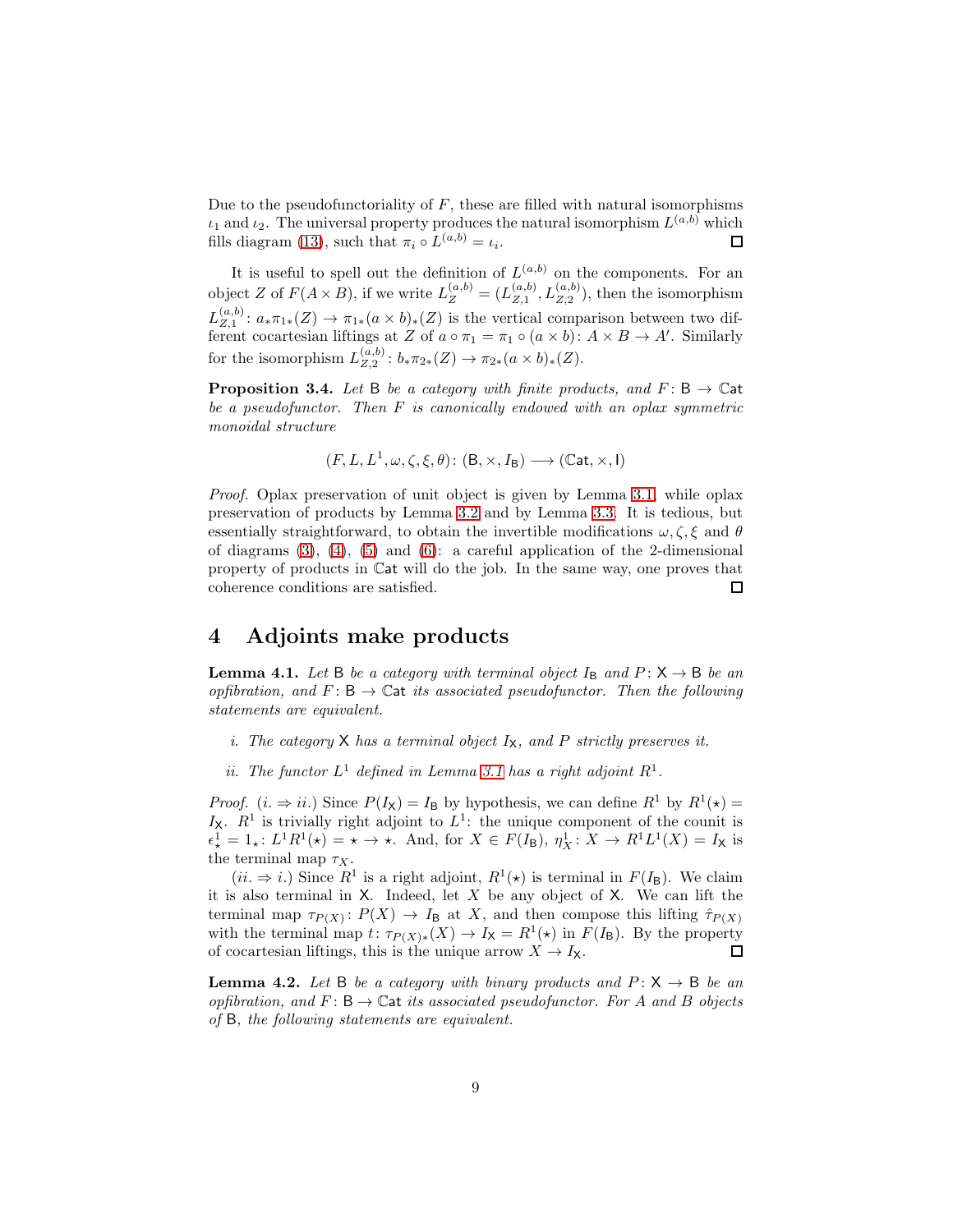i. For X and Y in X such that  $P(X) = A$  and  $P(Y) = B$ , there exists a product  $X \times Y$  in X such that  $P(X \times Y) = A \times B$ .

ii. The functor  $L^{A,B}$  defined in Lemma [3.2](#page-7-2) has a right adjoint  $R^{A,B}$ .

If this is the case, we have  $X \times Y = R^{A,B}(X,Y)$ .

*Proof.*  $(i. \Rightarrow ii.)$  Let X, Y be objects of X, and  $A = P(X)$  and  $B = P(Y)$ . We can define  $R^{A,B}(X,Y) = X \times Y$ , and this easily extends to a functor

$$
R^{A,B} \colon F(A) \times F(B) \longrightarrow F(A \times B)
$$

by the universal property of products in X. In order to prove that  $R^{A,B}$  is right adjoint to  $L^{A,B}$ , let us define the counit  $\epsilon^{A,B}: L^{A,B}R^{A,B} \Rightarrow 1_{F(A)\times F(B)}$  and show that it satisfies the expected universal property.

The counit is obtained with the help of the universal property of cocartesian liftings of product projections in B. For  $X, Y$  in  $X$ , the component

$$
\epsilon_{(X,Y)}^{A,B} = (\epsilon_1, \epsilon_2) \colon L^{A,B} R^{A,B}(X,Y) = (\pi_{1*}(X \times Y), \pi_{2*}(X \times Y)) \longrightarrow (X,Y)
$$

of the counit is defined as follows:  $\epsilon_i$  (i = 1, 2) are the unique arrows such that  $\epsilon_i \circ \hat{\pi}_i = \pi_i$  and  $P(\epsilon_i)$  are identities – the reader may find it helpful to look at the lower part of diagram [\(14\)](#page-9-0). Moreover,  $(\epsilon_1, \epsilon_2)$  satisfies the universal property of the counit. Actually, given the arrow

$$
(g_1, g_2) \colon L^{A,B}(Z) = (\pi_{1*}(Z), \pi_{2*}(Z)) \longrightarrow (X, Y)
$$

in  $F(A) \times F(B)$ , there exists a unique h such that  $\pi_i \circ h = q_i \circ \hat{\pi}_i$  (see diagram [\(14\)](#page-9-0) below, where the dotted lines help to identify the fibres):

<span id="page-9-0"></span>

Then, we can apply  $L^{A,B}$  to h, and obtain the pair  $(\pi_{1*}(h), \pi_{2*}(h))$ . Finally,  $g_i = \epsilon_i \circ \pi_{i*}(h)$ , since they are P-vertical, and precomposing with the cocartesian arrow  $\hat{\pi}_i$  gives the same result.

Notice that the corresponding unit component in  $Z$  is given by

$$
\eta_Z^{A,B} = \langle \hat{\pi}_1, \hat{\pi}_2 \rangle \colon Z \longrightarrow \pi_{1*}(Z) \times \pi_{2*}(Z),
$$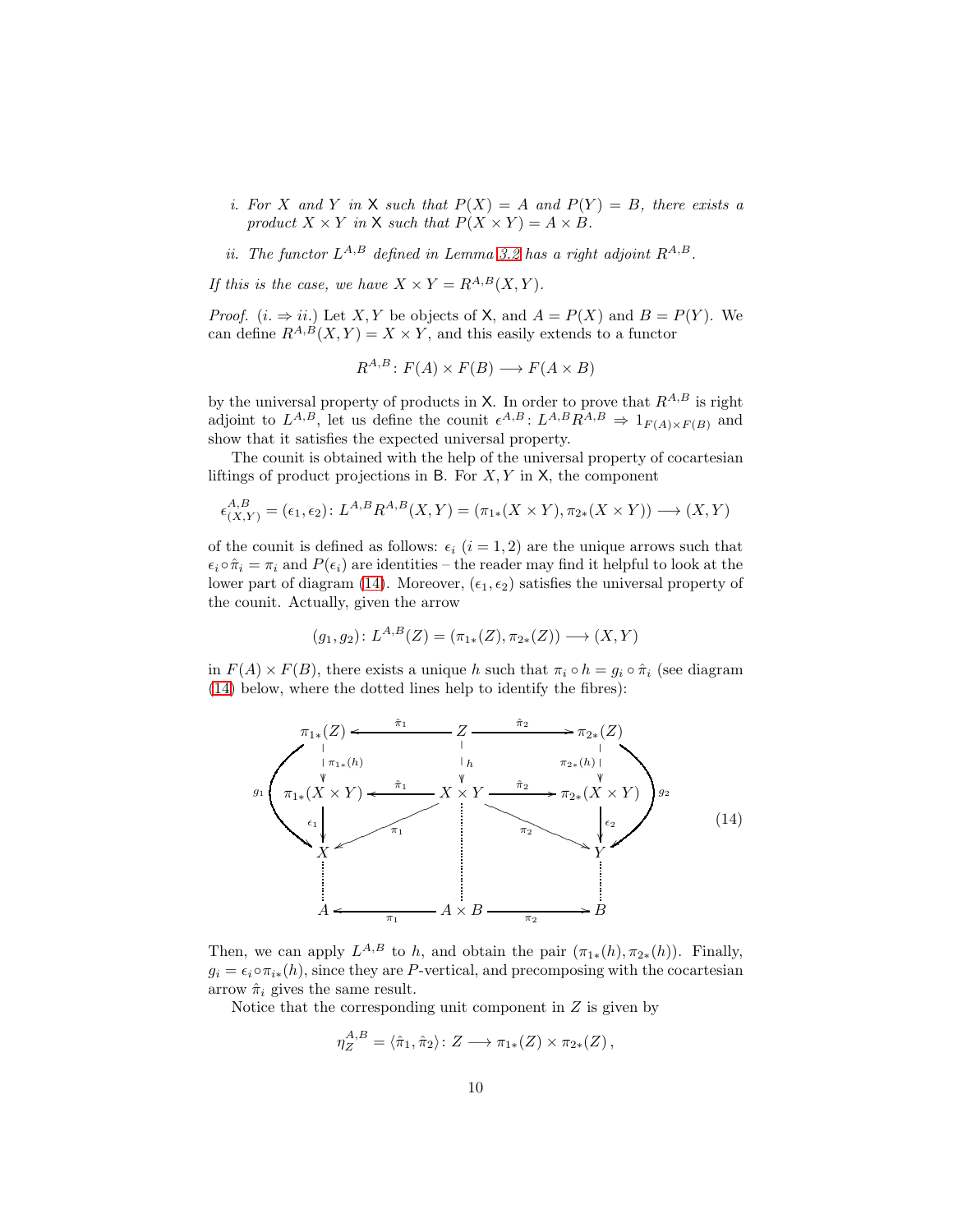where  $\hat{\pi}_i$  is the cocartesian lifting at Z of the product projection  $\pi_i$ .

(ii.  $\Rightarrow$  i.) Let X, Y be objects of X, and let  $A = P(X)$  and  $B = P(Y)$ . We want to prove that  $R^{A,B}(X,Y)$  gives rise to a product  $X \times Y$  in X, with projections  $\pi_i = \epsilon_i \circ \hat{\pi}_i$ , where  $\epsilon_{(X,Y)}^{A,B} = (\epsilon_1, \epsilon_2)$  is the counit of the adjunction  $L^{A,B} \dashv R^{A,B}$ , and  $\hat{\pi}_i$  is the cocartesian lifting of the product projection  $\pi_i$ . In order to prove that we actually define a product, let us consider two arrows  $g_1: Z \to X$  and  $g_2: Z \to Y$  in X and their images  $P(g_1) = f_1: C \to A$  and  $P(g_2) = f_2: C \rightarrow B$  in B. By taking the cocartesian lifting of  $\langle f_1, f_2 \rangle: C \rightarrow$  $A \times B$  at Z, we obtain that  $g_i = g'_i \circ \widehat{\langle f_1, f_2 \rangle}$ , where  $g'_i$  is the unique factor such that  $P(g'_i) = \pi_i$ :



Then there exists a unique  $k_i$  such that  $P(k_i) = 1$  and  $k_i \circ \hat{\pi}_i = g'_i$ , where  $\hat{\pi}_i$  is the cocartesian lifting at  $\langle f_1, f_2 \rangle_*(Z)$  of  $\pi_i$ . So we get a morphism  $(k_1, k_2): (W_1, W_2) =$  $L^{A,B}(\langle f_1, f_2 \rangle_*(Z)) \to (X, Y)$ . Then, by the universal property of counits, there exists a unique  $k: \langle f_1, f_2 \rangle_*(Z) \to X \times Y$  such that  $\epsilon_i \circ \pi_{i*}(k) = k_i$ . By precomposing, we eventually find the unique arrow  $k \circ \widehat{f_1, f_2}$ :  $Z \to X \times Y$  such that

$$
\epsilon_i \circ \hat{\pi}_i \circ k \circ \langle f_1, f_2 \rangle = \epsilon_i \circ \pi_{i*}(k) \circ \hat{\pi}_i \circ \langle f_1, f_2 \rangle = k_i \circ \hat{\pi}_i \circ \langle f_1, f_2 \rangle = g'_i \circ \langle f_1, f_2 \rangle = g_i.
$$

<span id="page-10-0"></span>**Corollary 4.3.** Let B be a category with binary products and  $P: X \rightarrow B$  be an opfibration, and  $F: \mathsf{B} \to \mathbb{C}$  at its associated pseudofunctor. Then the following statements are equivalent.

- i. The category  $X$  has binary products, and  $P$  strictly preserves them.
- ii. For every pair of objects A and B in B, the functor  $L^{A,B}$  defined in Lemma [3.2](#page-7-2) has a right adjoint  $R^{A,B}$ .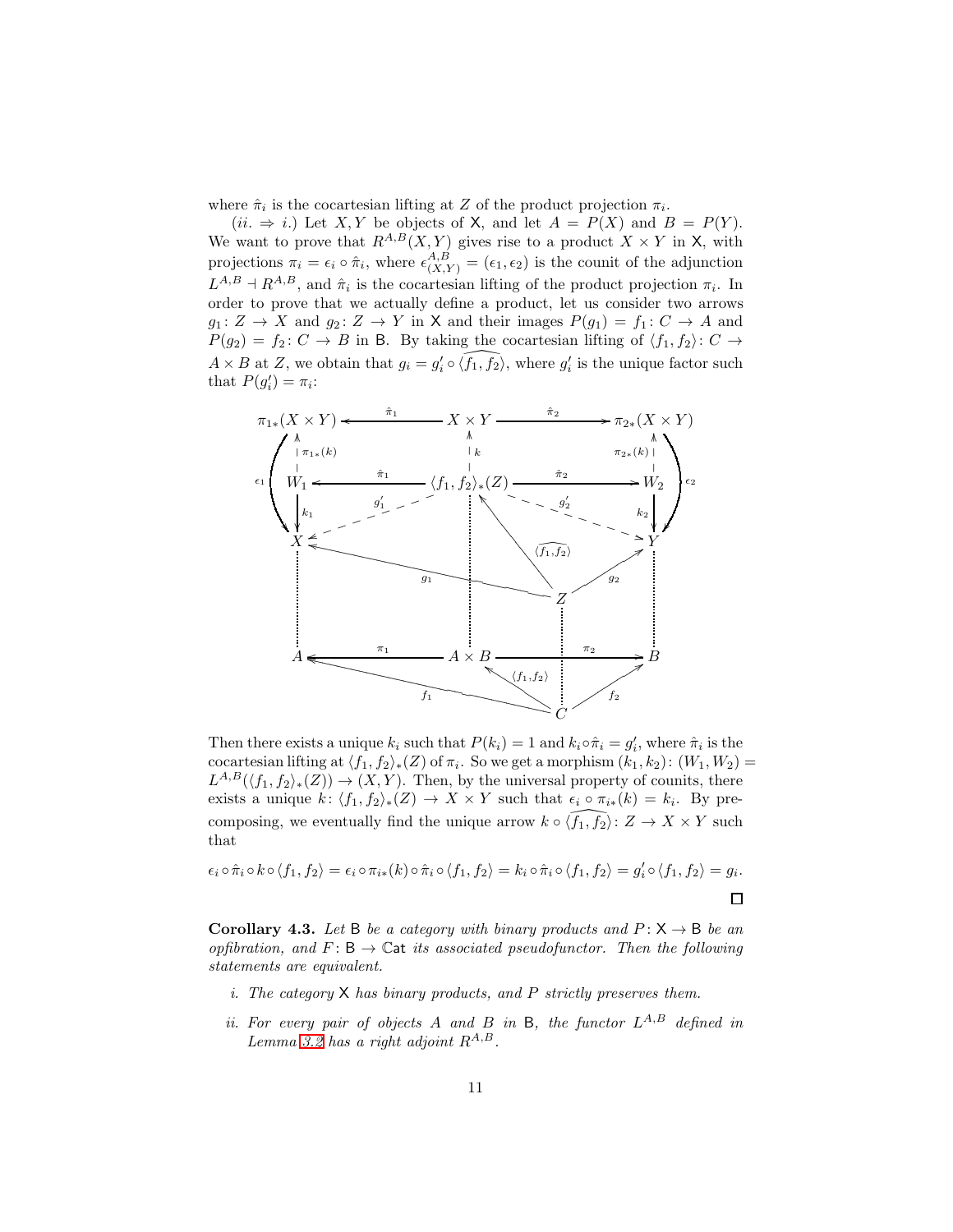If this is the case, we have  $X \times Y = R^{P(X), P(Y)}(X, Y)$ .

Proof. Just apply Lemma [4.2](#page-8-1) for all  $A, B$  in B.

*Remark* 4.4. Put together, Lemma [4.1](#page-8-2) and Corollary [4.3](#page-10-0) say that requiring  $4.1.i$ . plus [4.3.](#page-10-0)*i*. to hold is the same as requiring  $X$  to have finite products, and P to be a strict monoidal functor with respect to the cartesian structures.

For a pair  $(a, b)$  of arrows in B, let us consider the natural isomorphism  $L^{(a,b)}$ described in diagram [\(13\)](#page-7-0). If  $L^{A,B}$  has a right adjoint  $R^{A,B}$  and  $L^{A',B'}$  has right adjoint  $R^{A',B'}$ , then the pasting

<span id="page-11-0"></span>
$$
F(A) \times F(B) \xrightarrow{\underset{\epsilon^{A,B}}{R^{A,B}}} F(A \times B) \xrightarrow{F(a \times b)} F(A' \times B')
$$
\n
$$
F(A) \times F(B) \xrightarrow{\cong} \iint_{L^{(a,b)}} L^{A',B'} \xrightarrow{\underset{\epsilon^{A',B'}}{P(A',B')}} \iint_{\eta^{A',B'}} 1
$$
\n
$$
(15)
$$
\n
$$
F(A) \times F(B) \xrightarrow{\cong} F(A') \times F(B') \xrightarrow{\chi^{A',B'}} F(A' \times B')
$$

is called the *mate* of  $L^{(a,b)}$ . A pseudo-commutative square with opposite sides admitting right adjoints, such as the one of diagram [\(13\)](#page-7-0), is sometimes said to satisfy the Beck-Chevalley condition if its mate is a natural isomorphism.

<span id="page-11-1"></span>**Lemma 4.5.** Let B be a category with binary products and  $P: X \rightarrow B$  be an opfibration, and  $F: B \to \mathbb{C}$  at its associated pseudofunctor. Moreover, given a pair of arrows a:  $A \rightarrow A'$  and b:  $B \rightarrow B'$  in B, suppose  $L^{A,B}$  and  $L^{A',B'}$ have right adjoints  $R^{A,B}$  and  $R^{A',B'}$  respectively. Then, for an object  $(X,Y)$  of  $F(A) \times F(B)$ , the component  $R_{(X,Y)}^{(a,b)}$  $\binom{(a,b)}{(X,Y)}$  of the mate of  $L^{(a,b)}$  is the unique P-vertical (dashed) arrow such that the following diagram commutes

<span id="page-11-2"></span>
$$
X \times Y \xrightarrow{\hat{a} \times \hat{b} \xrightarrow{\hat{a} \times \hat{b}} \qquad \qquad \downarrow} \qquad (16)
$$
\n
$$
X \times Y \xrightarrow{\hat{a} \times \hat{b} \xrightarrow{\hat{a} \times \hat{b}} (a \times b)_* (X \times Y)
$$

*Proof.* The mate of  $L^{(a,b)}$  of diagram [\(15\)](#page-11-0) consists in the following vertical composition of the three horizontal whiskerings:

$$
(R^{A',B'} \circ F(a) \times F(b) \circ \epsilon^{A,B})(R^{A',B'} \circ L^{(a,b)} \circ R^{A,B})(\eta^{A',B'} \circ F(a \times b) \circ R^{A,B}).
$$

In order to determine its component at an object  $(X, Y)$  of  $F(A) \times F(B)$ , we can calculate: first

$$
(\eta^{A',B'} \circ F(a \times b) \circ R^{A,B})_{(X,Y)} = \eta^{A',B'}_{F(a \times b) \circ R^{A,B}(X,Y)} = \eta^{A',B'}_{(a \times b)_*(X \times Y)} = \langle \hat{\pi}_1, \hat{\pi}_2 \rangle,
$$

 $\Box$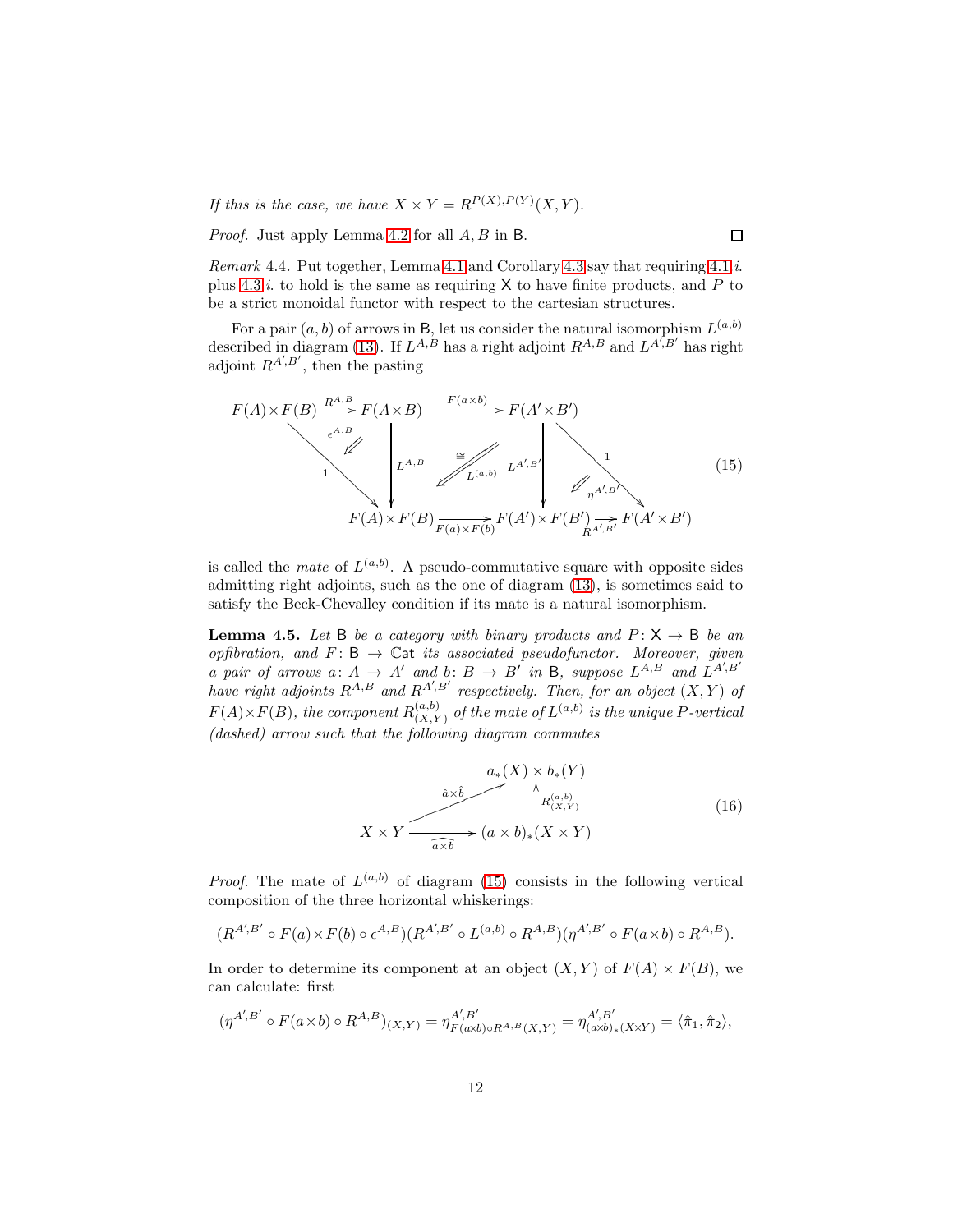where the last equality follows from the definition of the unit of the adjunction given in the proof of Lemma [4.2,](#page-8-1) then

$$
(R^{A',B'} \circ L^{(a,b)} \circ R^{A,B})_{(X,Y)} = R^{A',B'}(L^{(a,b)}_{X\times Y}) = L^{(a,b)}_{X\times Y,1} \times L^{(a,b)}_{X\times Y,2}
$$

and last:

$$
(R^{A',B'} \circ F(a) \times F(b) \circ \epsilon^{A,B})_{(X,Y)} = (R^{A',B'} \circ F(a) \times F(b)) (\epsilon_1, \epsilon_2) =
$$
  
=  $R^{A',B'}(a_*(\epsilon_1), b_*(\epsilon_2)) = a_*(\epsilon_1) \times b_*(\epsilon_2),$ 

where  $(\epsilon_1, \epsilon_2) = \epsilon_{(X,1)}^{A,B}$  $\binom{A,B}{(X,Y)}$  is the component of the counit of the adjunction. Hence we can conclude:

$$
R_{(X,Y)}^{(a,b)} = (a_*(\epsilon_1) \times b_*(\epsilon_2)) \circ (L_{X\times Y,1}^{(a,b)} \times L_{X\times Y,2}^{(a,b)}) \circ \langle \hat{\pi}_1, \hat{\pi}_2 \rangle.
$$

Now, let us consider the following diagram.

$$
\begin{array}{c}\n\hat{a} \times \hat{b} \\
\hat{a} \times \hat{b} \\
\hat{a} \times \hat{b} \\
\hat{a} \times \hat{b} \\
\hat{a} \times \hat{n} \times \hat{n} \times \hat{n} \times \hat{n} \times \hat{n} \times \hat{n} \times \hat{n} \times \hat{n} \times \hat{n} \times \hat{n} \times \hat{n} \times \hat{n} \times \hat{n} \times \hat{n} \times \hat{n} \times \hat{n} \times \hat{n} \times \hat{n} \times \hat{n} \times \hat{n} \times \hat{n} \times \hat{n} \times \hat{n} \times \hat{n} \times \hat{n} \times \hat{n} \times \hat{n} \times \hat{n} \times \hat{n} \times \hat{n} \times \hat{n} \times \hat{n} \times \hat{n} \times \hat{n} \times \hat{n} \times \hat{n} \times \hat{n} \times \hat{n} \times \hat{n} \times \hat{n} \times \hat{n} \times \hat{n} \times \hat{n} \times \hat{n} \times \hat{n} \times \hat{n} \times \hat{n} \times \hat{n} \times \hat{n} \times \hat{n} \times \hat{n} \times \hat{n} \times \hat{n} \times \hat{n} \times \hat{n} \times \hat{n} \times \hat{n} \times \hat{n} \times \hat{n} \times \hat{n} \times \hat{n} \times \hat{n} \times \hat{n} \times \hat{n} \times \hat{n} \times \hat{n} \times \hat{n} \times \hat{n} \times \hat{n} \times \hat{n} \times \hat{n} \times \hat{n} \times \hat{n} \times \hat{n} \times \hat{n} \times \hat{n} \times \hat{n} \times \hat{n} \times \hat{n} \times \hat{n} \times \hat{n} \times \hat{n} \times \hat{n} \times \hat{n} \times \hat{n} \times \hat{n} \times \hat{n} \times \hat{n} \times \hat{n} \times \hat{n} \times \hat{n} \times \hat{n} \times \hat{n} \times \hat{n} \times \hat{n} \times \hat{n} \times \hat{n} \times \hat{n} \times \hat{n} \times \hat{n} \times \hat{n} \times \hat{n} \times \hat{n} \times \hat{n} \times \hat{n} \times \hat{n} \times \hat{n} \times \hat{n} \times \hat{n} \times \hat{n} \times \hat{n} \times \hat{n} \times \hat{n} \times \hat{n} \times \hat{n} \times \hat{n
$$

The central vertical composite is precisely the component  $R_{(XX)}^{(a,b)}$  $\chi^{(a,0)}_{(X,Y)}$  computed above, therefore, since  $\widehat{a} \times \widehat{b}$  is cocartesian, the proof will be completed after showing that all triangles on the left are commutative. This is easily done by composing such triangles with the product projections (for the sake of clarity, only the second projections are shown in the diagram).  $\Box$ 

<span id="page-12-0"></span>**Proposition 4.6.** Let B be a category with binary products and  $P: X \rightarrow B$  be an opfibration, and  $F: B \to \mathbb{C}$ at its associated pseudofunctor. Then the following statements are equivalent.

- i. The pseudonatural transformation L of Lemma [3.3](#page-7-3) has a right adjoint R in the hom-2-category  $CAT(B \times B, Cat)$ .
- ii. For every pair of objects  $A, B$  in  $B, L^{A,B}$  has right adjoint  $R^{A,B}$ , and for every pair of arrows a, b in B,  $L^{(a,b)}$  satisfies the Beck-Chevalley condition.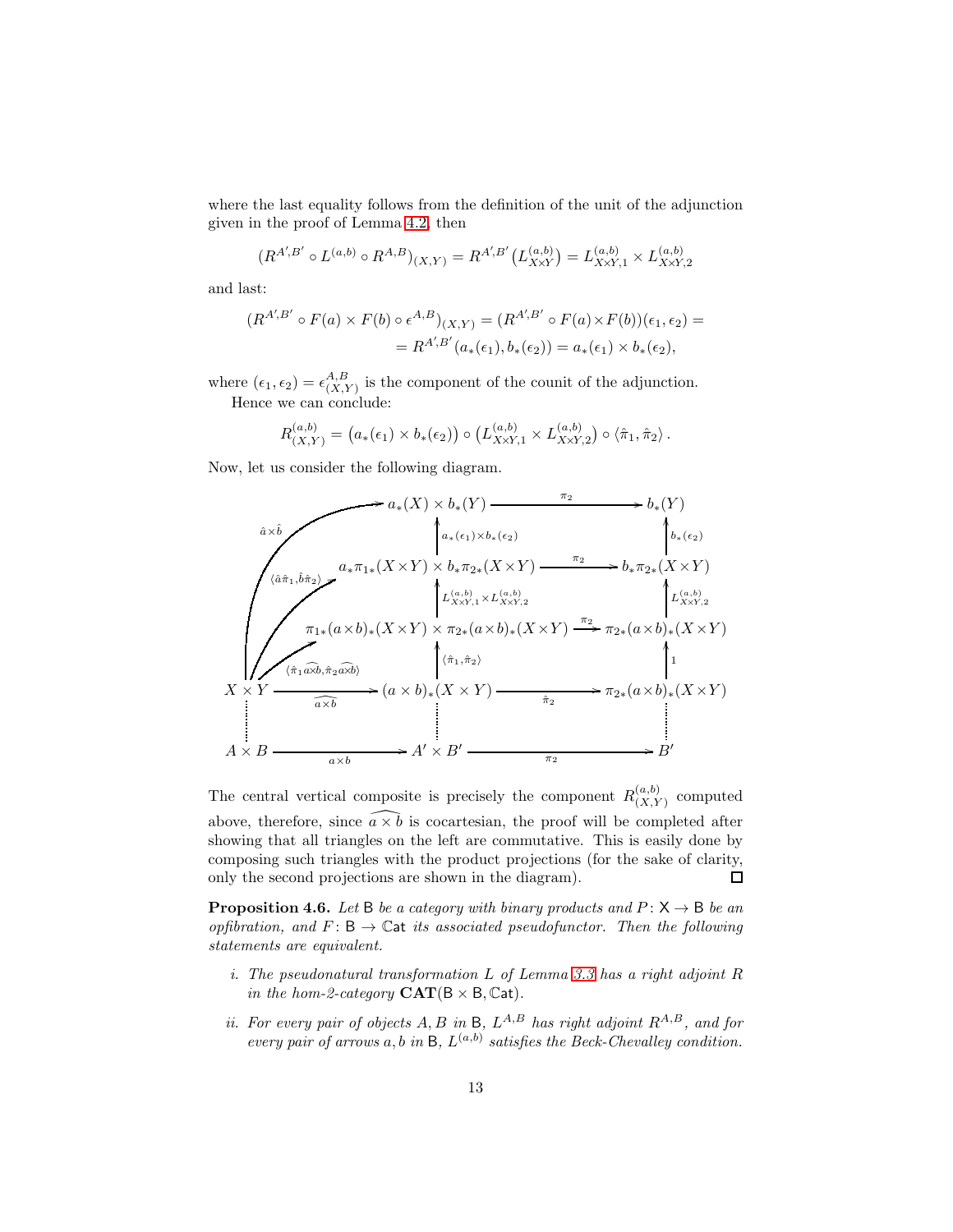- *iii.* For every pair of objects  $A, B$  in  $B, L^{A,B}$  has right adjoint  $R^{A,B}$ , and for every pair of arrows a, b as in Lemma [4.5,](#page-11-1)  $R_{(X)}^{(a,b)}$  $\binom{(a, b)}{(X, Y)}$  is an isomorphism.
- iv. The category  $X$  has binary products, P strictly preserves them and products of cocartesian arrows are cocartesian.

*Proof.*  $(i. \Leftrightarrow ii.)$  This is a general fact concerning fibred adjunctions; see for instance [\[2,](#page-25-9) Proposition 8.4.2].

 $(ii. \Leftrightarrow iii.)$  This follows directly from Lemma [4.5.](#page-11-1)

(*iii.*  $\Leftrightarrow iv$ .) Let us notice that the product of two cocartesian arrows  $\hat{a}, \hat{b}$ in X is cocartesian if, and only if, the comparison  $R_{X,Y}^{(a,b)}$  of diagram [\(16\)](#page-11-2) is an isomorphism. Then the result is a consequence of Corollary [4.3.](#page-10-0) 口

<span id="page-13-0"></span>**Theorem 4.7.** Let B be a category with finite products and  $P: X \rightarrow B$  be an opfibration, and  $F: \mathsf{B} \to \mathbb{C}$  at its associated pseudofunctor. Then the following statements are equivalent.

i. The category X has finite products and

$$
P: (\mathsf{X}, \times, I_{\mathsf{X}}) \longrightarrow (\mathsf{B}, \times, I_{\mathsf{B}})
$$

is a monoidal opfibration, i.e.  $P$  is a cartesian monoidal opfibration.

- ii. The pseudonatural transformation  $L^1$  of Lemma [3.1](#page-7-1) has a right adjoint  $R^1$ in the hom-2-category  $CAT(\mathbb{I}, \mathbb{C}at)$  and the pseudonatural transformation L of Lemma [3.3](#page-7-3) has a right adjoint R in the hom-2-category  $CAT(B \times$  $B, Cat$ ).
- iii. F is endowed with a lax symmetric monoidal structure

$$
(F, R, R^1, \omega', \zeta', \xi', \theta') \colon (\mathsf{B}, \times, I_{\mathsf{B}}) \longrightarrow (\mathbb{C}\mathsf{at}, \times, \mathsf{I})
$$

where, for X, Y in X,  $R^{P(X), P(Y)}(X, Y) = X \times Y$  and  $R^1(\star) = I_X$ .

*Proof.*  $(i. \Leftrightarrow ii.)$  By Proposition [2.6,](#page-6-0) we can invoke the double implications iv.  $\Leftrightarrow ii$ . of Proposition [4.6](#page-12-0) and  $i \Leftrightarrow ii$ . of Lemma [4.1.](#page-8-2)

 $(i. \Leftrightarrow iii.)$  By the symmetric version of the 2-equivalence of [\[14,](#page-25-2) Theorem 3.13], condition i. on  $P$  is equivalent to  $F$  being a symmetric monoidal *opin*-dexed category, and in turn, by [\[14,](#page-25-2) Proposition 3.7], a lax symmetric monoidal pseudofunctor.

For the reader's convenience, in the following we describe how to obtain the pseudonatural transformations  $\omega', \zeta', \xi, \theta'$ .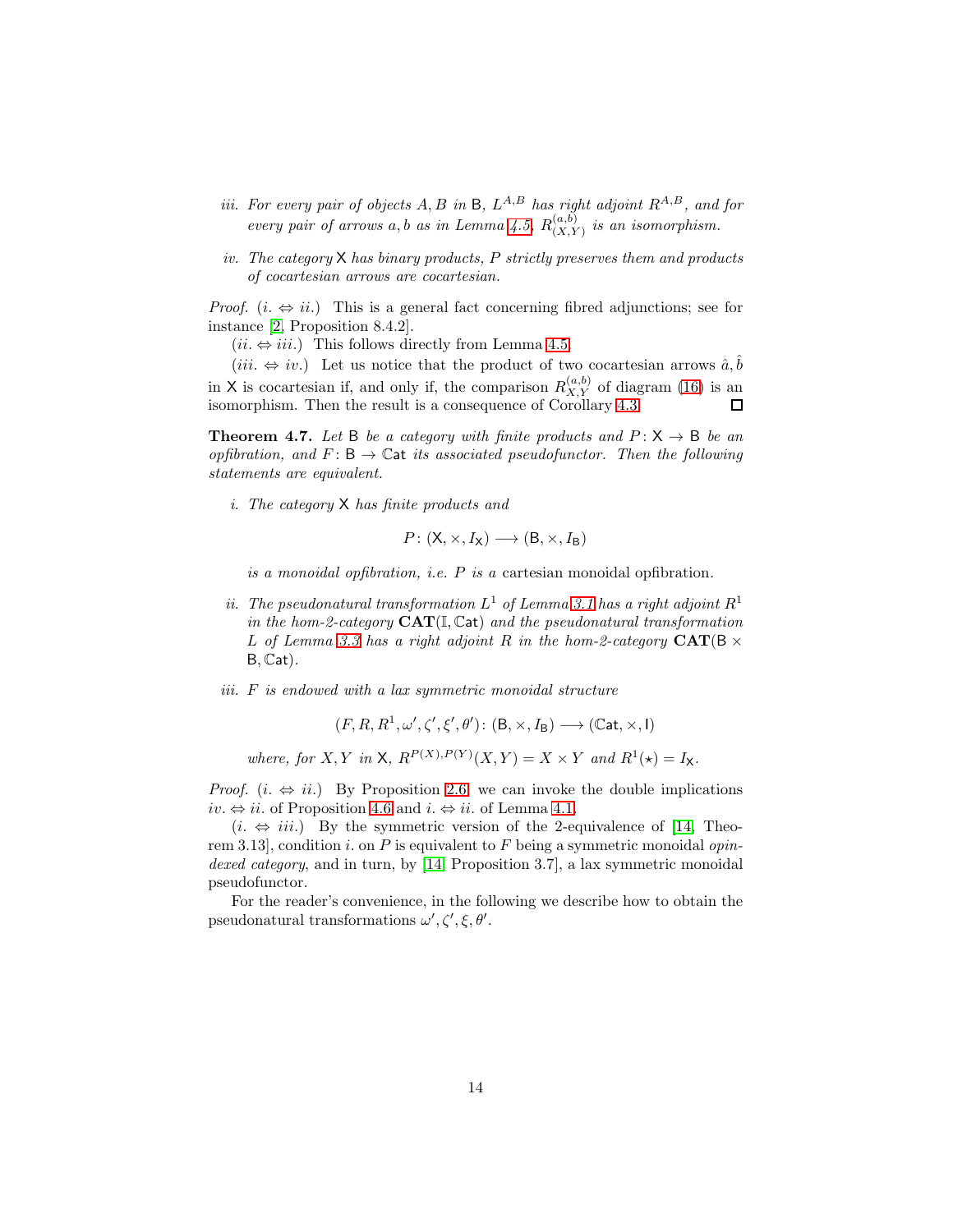As far as  $\omega'$  is concerned, we can consider the pasting diagram



which is nothing but the mate of  $\omega_{A,B,C}$ . It is possible to prove that, for  $X, Y, Z$  in X such that  $P(X) = A$ ,  $P(Y) = B$  and  $P(Z) = C$ , the component  $(\omega'_{A,B,C})_{X,Y,Z}$  is the unique P-vertical (dashed) arrow that makes the following diagram commute



It is an isomorphism since both  $\hat{\alpha}_{A,B,C}$  and  $\alpha_{X,Y,Z}$  are.

As far as  $\zeta'$  is concerned (the construction of  $\xi'$  is similar), we can consider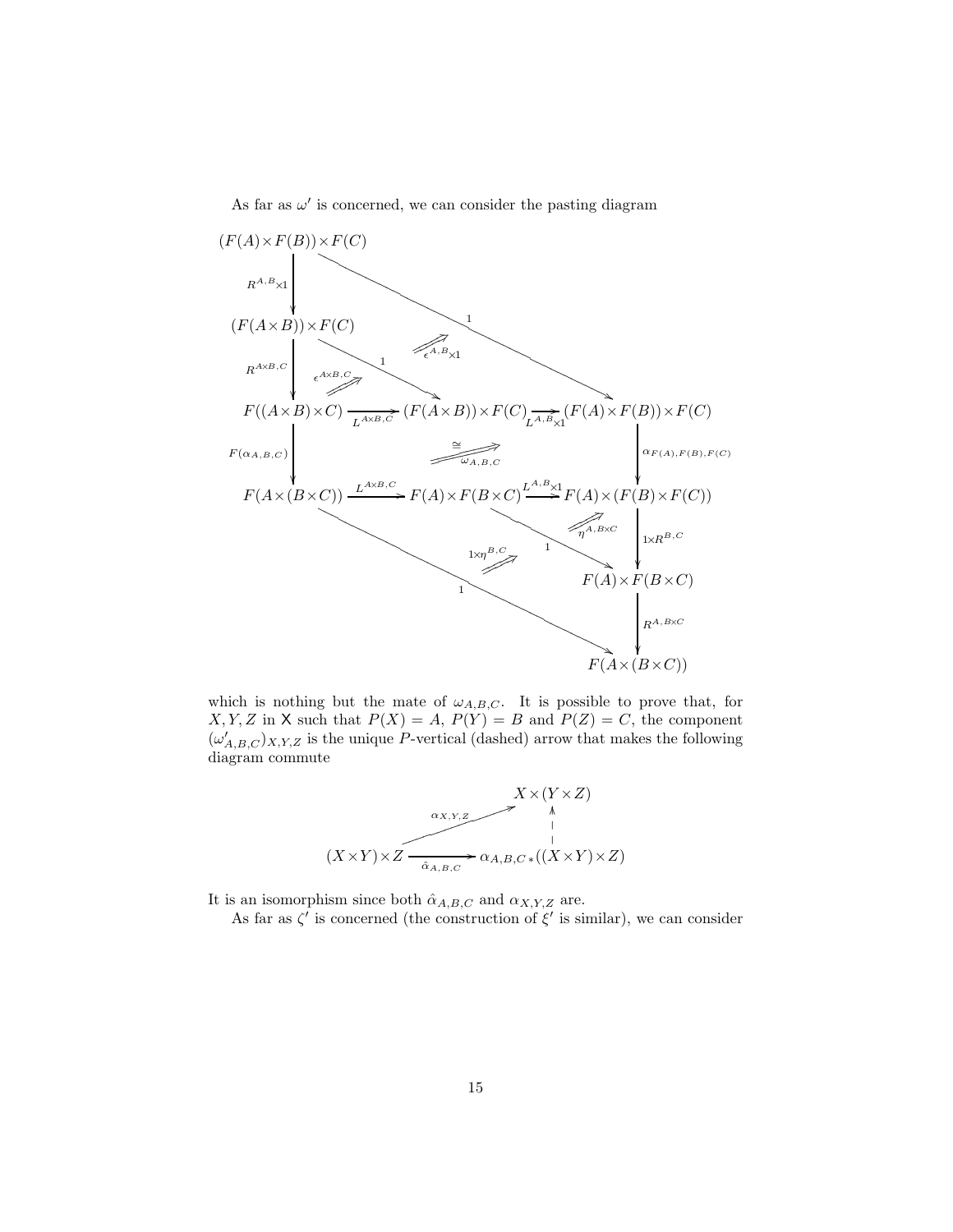the pasting diagram



which is nothing but the mate of  $\zeta_A$ . It is possible to prove that, for X in X such that  $P(X) = A$ , the component  $(\zeta'_A)_X$  is the unique P-vertical (dashed) arrow that makes the following diagram commute:



It is an isomorphism since both  $\hat{\pi}_1$  and  $\pi_1$  are. Finally, for all A, B in B,  $\theta'_{A,B}$  is obtained as the mate of  $\theta_{A,B}$ , which is an isomorphism for the same argument as above.  $\Box$ 

<span id="page-15-0"></span>Remark 4.8. Notice that, under the hypothesis of point *iii*. of Theorem [4.7,](#page-13-0) F sends commutative monoids in  $(B, \times, I_B)$  to symmetric monoidal categories. The following diagram displays how the braiding  $\tau_{X,Y}$  is constructed for given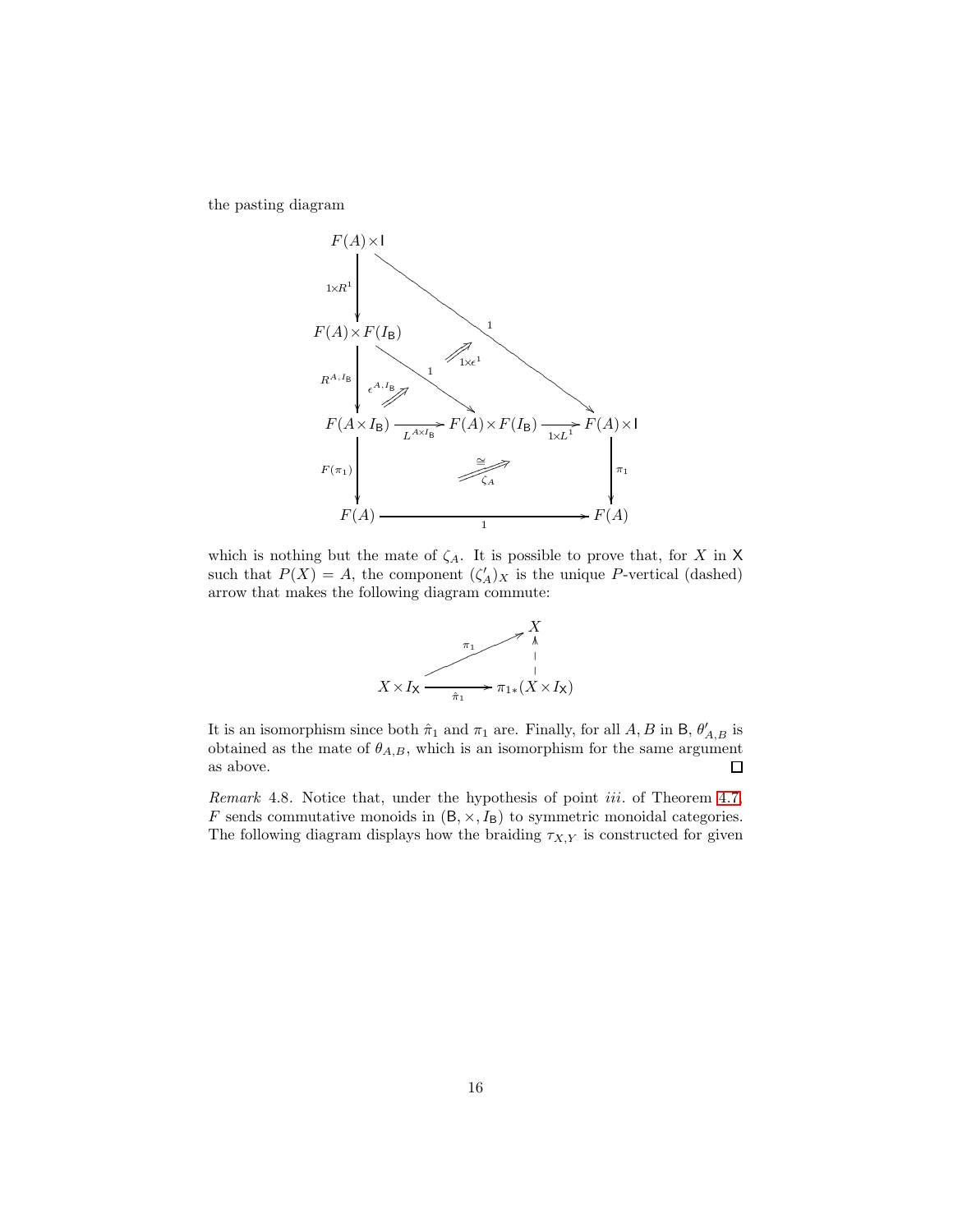objects  $X$  and  $Y$  over a commutative monoid  $A$ .



## 5 When groups are sent to 2-groups

<span id="page-16-0"></span>Lemma 5.1. Let the equivalent conditions of Lemma [4.1](#page-8-2) hold. The following statements are equivalent.

- *i*. The unit of the adjunction  $\eta^1: 1_{F(I_B)} \Rightarrow R^1 \circ L^1$  is a natural isomorphism.
- ii. For all X in  $F(I_B)$ , the terminal map  $\tau_X : X \to I_X$  is P-cocartesian.
- iii. For all X in X, the terminal map  $\tau_X : X \to I_X$  is P-cocartesian.

*Proof.*  $(i. \Rightarrow ii.)$  This is obvious, since, as we saw in Lemma [4.1,](#page-8-2) for X in  $F(I_{\rm B}), \eta_X^1 = \tau_X^{\rm X}.$ 

 $(ii. \Rightarrow iii.)$  For X in X, the terminal map  $\tau_X$  is the composite of a cocartesian lifting followed by a terminal map in  $F(I_B)$ , which is P-cocartesian by ii.

 $(iii. \Rightarrow i.)$  For all X in  $F(I_B)$ , the P-vertical map  $\eta_X^1 = \tau_X$  is P-cocartesian, hence an isomorphism.

<span id="page-16-1"></span>**Lemma 5.2.** Let  $P: X \rightarrow B$  be a cartesian monoidal opfibration, and  $F: B \rightarrow$ Cat its associated pseudofunctor. The following statements are equivalent.

- *i.* For all A in B, the unit of the adjunction  $\eta^{A,A}: 1_{F(A \times A)} \Rightarrow R^{A,A} \circ L^{A,A}$ is a natural isomorphism.
- ii. For all X in X, the diagonal map  $\Delta_X: X \to X \times X$  is P-cocartesian.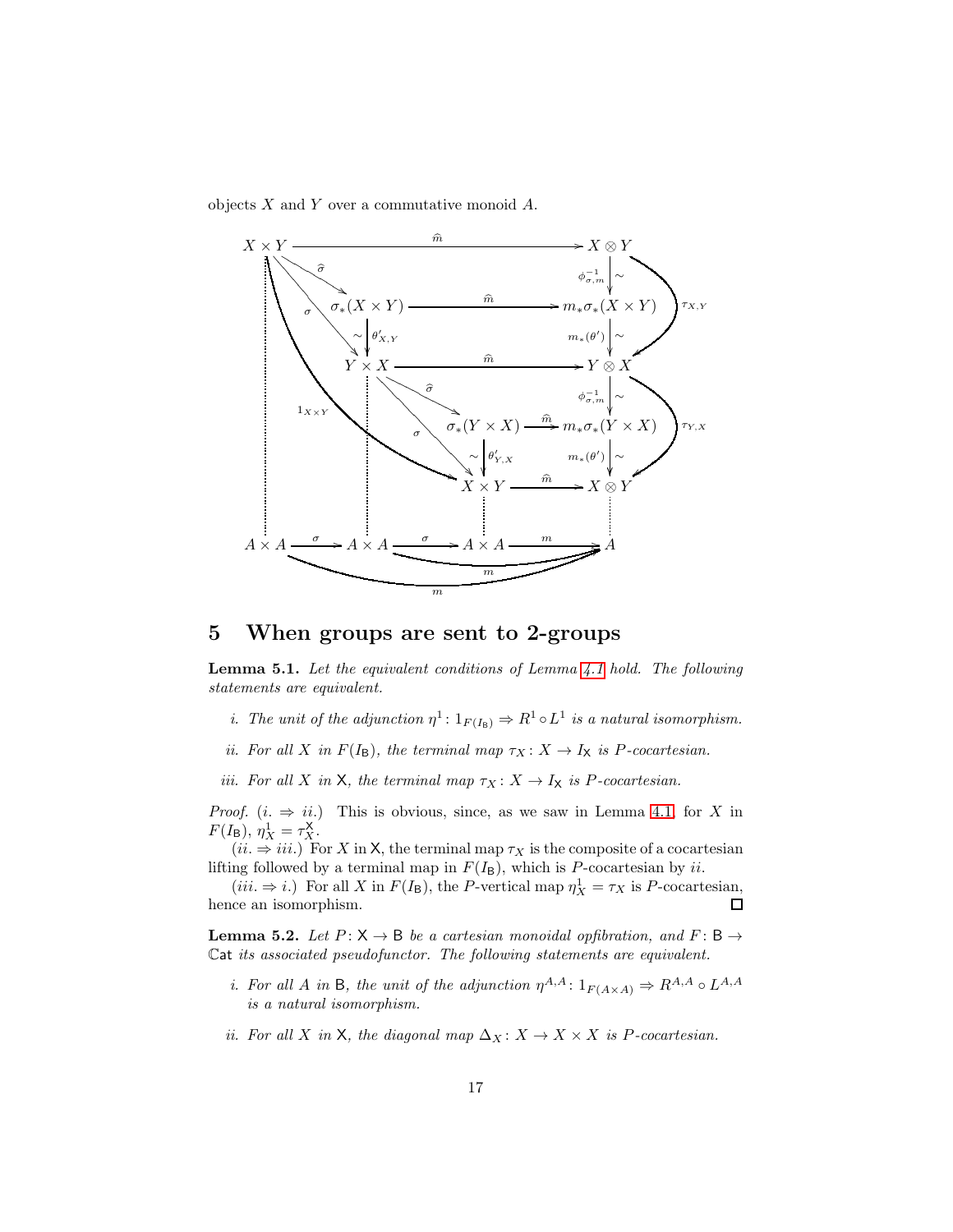*Proof.*  $(i. \Rightarrow ii.)$  Given an object X in X, let  $A = P(X)$ .



Since  $\hat{\pi}_i \circ \hat{\Delta}_A$  is cocartesian (for  $i = 1, 2$ ), then there exists a P-vertical  $\phi_i$ (necessarily isomorphism) such that  $\phi_i \circ \hat{\pi}_i \circ \hat{\Delta}_A = \pi_i \circ \Delta_X = 1_X$ . Similarly, because  $\hat{\Delta}_A$  is cocartesian, there exists a P-vertical  $\phi$  such that  $\phi \circ \hat{\Delta}_A = \Delta_X$ and  $\pi_i \circ \phi = \phi_i \circ \hat{\pi}_i$ . Then,  $\phi = \phi_1 \times \phi_2 \circ \langle \hat{\pi}_1, \hat{\pi}_2 \rangle = \phi_1 \times \phi_2 \circ \eta_{\Delta, \hat{\pi}}^{A, A}$  $\Delta_{A*}(X)$ , hence an isomorphism. Consequently,  $\Delta_X$  is P-cocartesian.

 $(ii. \Rightarrow i.)$  Let Z be an object of  $F(A \times A)$ . Then, since both  $\Delta_Z$  and  $\hat{\pi}_1 \times \hat{\pi}_2$ are cocartesian, also their composite  $\langle \hat{\pi}_1, \hat{\pi}_2 \rangle = \eta_Z^{A,A}$  is. But the latter is also P-vertical, hence an isomorphism.



Let B be a category with finite products. Recall that a group object in B is a monoid object  $(A, m, e)$  endowed with an arrow  $i: A \rightarrow A$  such that the following diagram commutes:

$$
A \xrightarrow{\langle 1,i \rangle} A \times A
$$
\n
$$
\downarrow n
$$
\n
$$
I_{\text{B}} \xrightarrow{\qquad \qquad} A
$$
\n
$$
(17)
$$

 $\Box$ 

<span id="page-17-0"></span>**Definition 5.3.** A lax monoidal pseudofunctor  $F : (\mathsf{B}, \times, I_B) \to (\mathbb{C}at, \times, I)$  is called groupal when it sends internal groups in B to 2-groups, namely, it deter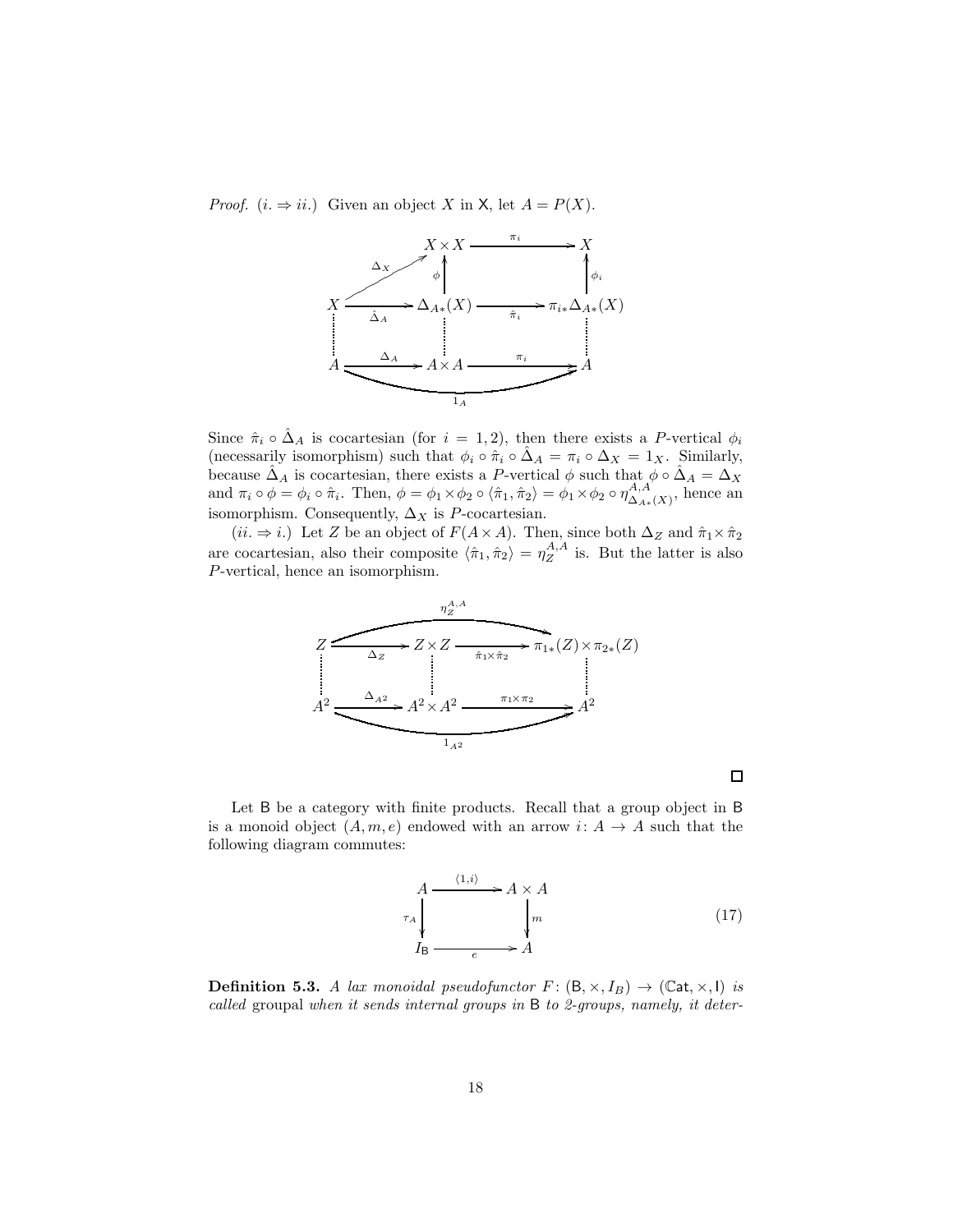mines the pseudofunctor  $2\mathbb{G}p(F)$  that makes the diagram

<span id="page-18-1"></span>

commute, where the vertical arrows are the forgetful functors.

The following theorem provides a full characterization of groupal pseudofunctors.

<span id="page-18-0"></span>**Theorem 5.4.** Let  $P: X \rightarrow B$  be a cartesian monoidal opfibration, and  $F: B \rightarrow$ Cat its associated pseudofunctor. The following statements are equivalent.

- i. The equivalent conditions of Lemma [5.1](#page-16-0) hold, and condition i. of Lemma [5.2](#page-16-1) holds for every object A in B endowed with an internal group structure  $(A, m, e, i).$
- ii. The lax monoidal pseudofunctor F is groupal.

*Proof.*  $(i. \Rightarrow ii.)$  By the equivalent conditions of Theorem [4.7,](#page-13-0) F is lax monoidal with respect to the cartesian monoidal structure of B. As we recalled at the end of Section [2,](#page-2-0) such an F endows  $F(A)$  with a tensor product given by  $\otimes$  =  $F(m) \circ R^{A,A}$ , and a unit object  $E = (F(e) \circ R^1)(\star)$ .

We will show that the functor ( )<sup>\*</sup> =  $F(i): F(A) \rightarrow F(A)$  provides pseudoinverses for the monoidal category  $(F(A), \otimes, E)$ . Let us consider the following diagram:



where, since  $L^{A,A} = \langle F(\pi_1), F(\pi_2) \rangle$ , all unlabelled natural isomorphisms are given by the pseudofunctoriality of F. Then, since  $\eta^1$  and  $\eta^{A,A}$  are natural isomorphisms by hypothesis, the pasting of the diagram gives a natural isomorphism  $\gamma$  with components  $\gamma_X : E \to X \otimes X^*$ , for X an object of  $F(A)$ . A similar construction, which uses  $L^{(i,1)}$  instead of  $L^{(1,i)}$ , leads to the definition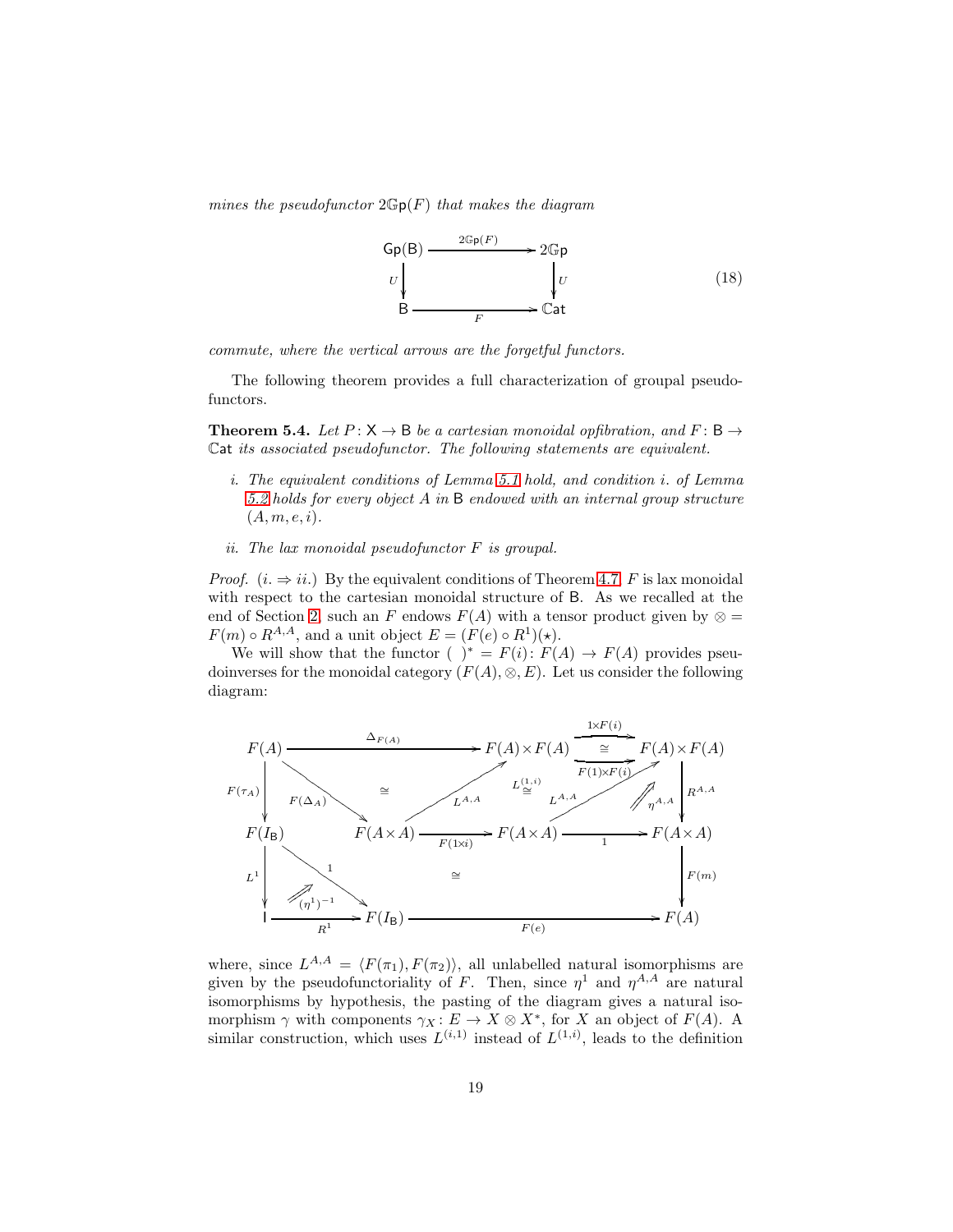of a natural isomorphism  $\delta'$  with components  $\delta'_{X}: X^* \otimes X \to E$ . Now, it is a standard well-known fact that, given  $\gamma_X, \delta'_X$  as above, it is possible to define a natural isomorphism  $\delta$  such that the pair  $(\gamma_X, \delta_X)$  satisfies the usual triangle identities:

$$
(1_X \otimes \delta_X) \circ \alpha_{X,X^*,X} \circ (\gamma_X \otimes 1_X) = \rho_X^{-1} \circ \lambda_X
$$

$$
(\delta_X \otimes 1_{X^*}) \circ \alpha_{X^*,X,X^*} \circ (1_{X^*} \otimes \gamma_X) = \lambda_{X^*}^{-1} \circ \rho_{X^*}
$$

(see for instance the proof of [\[1,](#page-24-0) Theorem 5.1]). Moreover, every arrow  $f: X \rightarrow$ Y in  $F(A)$  is an isomorphism, with inverse given below:

$$
Y \xrightarrow{\lambda_Y^{-1}} E \otimes Y \xrightarrow{\gamma_X \otimes 1} (X \otimes X^*) \otimes Y \xrightarrow{(1 \otimes f^*) \otimes 1} (X \otimes Y^*) \otimes Y
$$

$$
X \otimes (Y^* \otimes Y) \xrightarrow{\alpha_{X,Y^*,Y}} X \otimes E \xrightarrow{\rho_X} X
$$

(see for instance the proof of [\[1,](#page-24-0) Proposition 7.2]). Hence  $(F(A), \otimes, E, ( )^*)$  is a 2-group. Moreover, since for a group morphism  $f: A \rightarrow B$ ,  $F(f)$  is monoidal, then F determines a pseudofunctor  $2\mathbb{G}p(F)$  such that diagram [\(18\)](#page-18-1) commutes.

 $(ii. \Rightarrow i.)$  Since B has finite products, the category of groups in B has finite products as well. For the terminal group  $I_{\text{B}}$ , the monoidal category  $F(I_{\text{B}})$ is actually a 2-group, hence a groupoid; as a consequence,  $\eta^1$  must be an isomorphism. Similarly, for a group A in B,  $F(A \times A)$  is also a 2-group, hence a groupoid; as a consequence,  $\eta^{A,A}$  must be a natural isomorphism.  $\Box$ 

<span id="page-19-1"></span>**Proposition 5.5.** A groupal pseudofunctor  $F: (\mathsf{B}, \times, I_B) \to (\mathbb{C}at, \times, \mathsf{I})$  lifts to a pseudofunctor from  $Ab(B)$  to Sym2Gp.

Proof. Just observe that abelian groups are commutative monoids, so that the lax monoidal pseudofunctor  $F$  sends them to 2-groups, which are symmetric monoidal thanks to Theorem [4.7](#page-13-0) (see also Remark [4.8\)](#page-15-0), namely to symmetric 2-groups.  $\Box$ 

Remark 5.6. In [\[3,](#page-25-10) Theorem 9] Bourn proved that, for an opfibration  $P: X \rightarrow B$ which preserves binary products and terminal object and such that cocartesian maps are stable under product, if terminal maps and diagonals are cocartesian, then an abelian group structure on an object of B induces a closed monoidal structure on its fibre. This result can be obtained as a consequence of our Proposition [5.5.](#page-19-1) Actually, it suffices to assume the hypotheses concerning terminal and diagonal maps only for the objects of X whose image supports a group structure. Moreover, from our perspective, one also sees that the fibre over any group object is a groupoid.

<span id="page-19-0"></span>**Corollary 5.7.** Let  $P: X \to B$  be a cartesian monoidal opfibration whose fibres are groupoids, and  $F: \mathsf{B} \to \mathbb{C}$  at its associated pseudofunctor. Then F lifts to pseudofunctors from  $Gp(B)$  to  $2Gp$  and from  $Ab(B)$  to Sym $2Gp$ .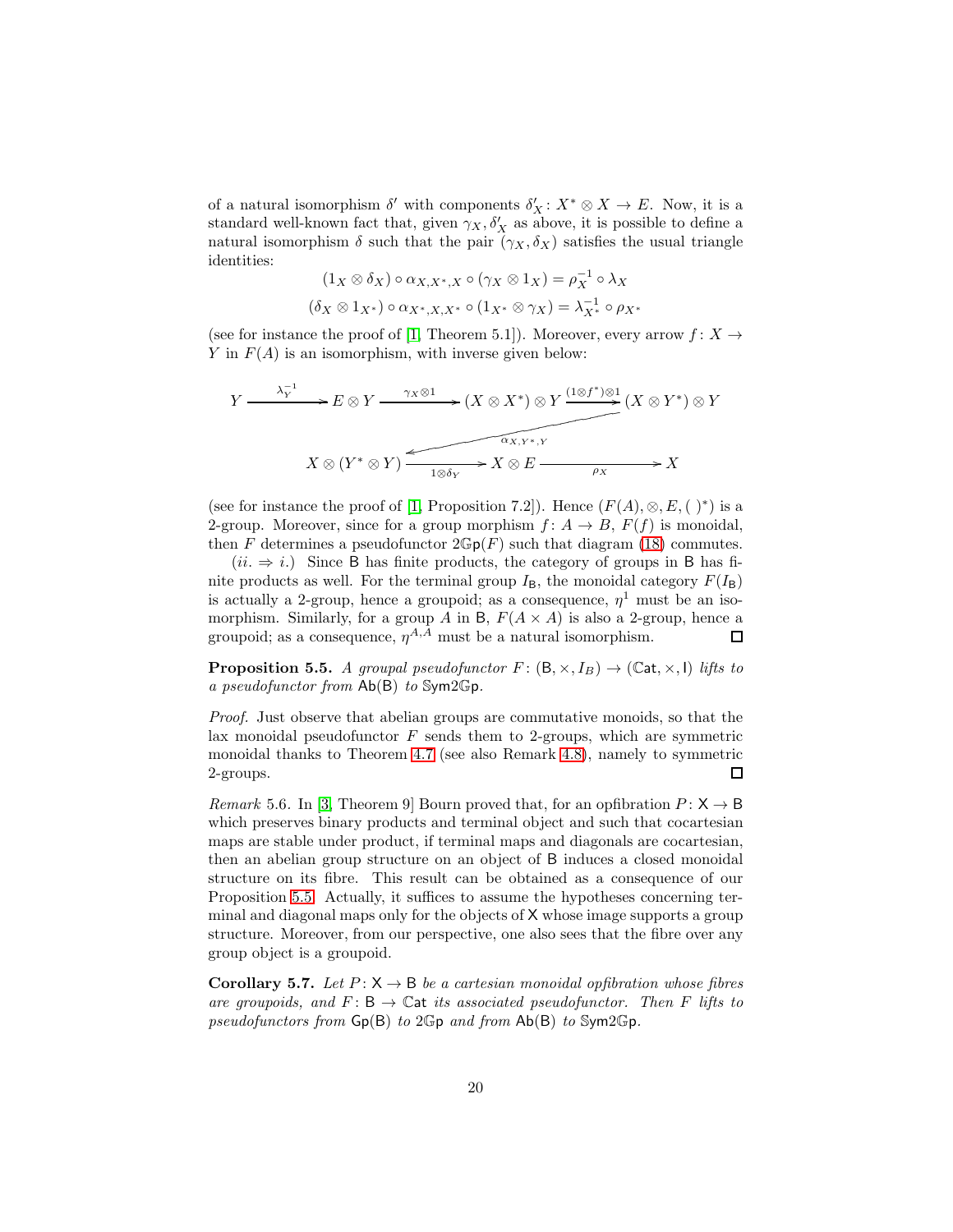*Proof.* Since the fibres of P are groupoids, the units of the adjuntions of Lemma [5.1](#page-16-0) and Lemma [5.2](#page-16-1) are isomorphisms, and we can apply Theorem [5.4](#page-18-0) and Proposition [5.5.](#page-19-1) □

<span id="page-20-0"></span>**Theorem 5.8.** Let the category B be additive,  $P: X \rightarrow B$  be a cartesian monoidal opfibration, and  $F: B \to \mathbb{C}$  at its associated pseudofunctor. Suppose moreover that, for every X in X, the terminal map  $\tau_X$  and the diagonal map  $\Delta_X$  are P-cocartesian. Then, F factors through Sym2Gp.

Proof. When B is additive, every object of B has a unique abelian group structure, and all morphisms of B preserve such structures. As a consequence, the forgetful functor  $U: Ab(B) \to B$  is an isomorphism, so that the conditions on terminal and diagonal maps apply to every object in X, and we can apply Proposition [5.5.](#page-19-1)  $\Box$ 

From Lemma [5.1,](#page-16-0) Lemma [5.2](#page-16-1) and Theorem [5.8,](#page-20-0) we finally get one of the main results of this paper.

<span id="page-20-1"></span>**Theorem 5.9.** Let the category B be additive,  $P: X \rightarrow B$  be a cartesian monoidal opfibration, and  $F: \mathsf{B} \to \mathbb{C}$  at its associated pseudofunctor. Then, F factors through  $Sym2Gp$  if and only if P has groupoidal fibres.

#### 6 Examples

#### <span id="page-20-2"></span>6.1 Abelian extensions of groups

Let us fix a group  $C$  and consider the category  $ABEXT(C)$  of group extensions of C with abelian kernel, and the abelian category  $\mathsf{Mod}(C)$  of C-modules. Moreover, let us consider the functor  $P:$  ABEXT $(C) \rightarrow \text{Mod}(C)$  which associates with every abelian extension the induced action of C on the kernel:

$$
P: \quad \phi \downarrow \qquad \downarrow \qquad \downarrow \qquad \downarrow \qquad \downarrow \qquad \qquad \downarrow \qquad \downarrow \qquad \downarrow \qquad \downarrow \qquad \downarrow \qquad \downarrow \qquad \downarrow \qquad \downarrow \qquad \downarrow \qquad \downarrow \qquad \downarrow \qquad \downarrow \qquad \downarrow \qquad \downarrow \qquad \downarrow \qquad \downarrow \qquad \downarrow \qquad \downarrow \qquad \downarrow \qquad \downarrow \qquad \downarrow \qquad \downarrow \qquad \downarrow \qquad \downarrow \qquad \downarrow \qquad \downarrow \qquad \downarrow \qquad \downarrow \qquad \downarrow \qquad \downarrow \qquad \downarrow \qquad \downarrow \qquad \downarrow \qquad \downarrow \qquad \downarrow \qquad \downarrow \qquad \downarrow \qquad \downarrow \qquad \downarrow \qquad \downarrow \qquad \downarrow \qquad \downarrow \qquad \downarrow \qquad \downarrow \qquad \downarrow \qquad \downarrow \qquad \downarrow \qquad \downarrow \qquad \downarrow \qquad \downarrow \qquad \downarrow \qquad \downarrow \qquad \downarrow \qquad \downarrow \qquad \downarrow \qquad \downarrow \qquad \downarrow \qquad \downarrow \qquad \downarrow \qquad \downarrow \qquad \downarrow \qquad \downarrow \qquad \downarrow \qquad \downarrow \qquad \downarrow \qquad \downarrow \qquad \downarrow \qquad \downarrow \qquad \downarrow \qquad \downarrow \qquad \downarrow \qquad \downarrow \qquad \downarrow \qquad \downarrow \qquad \downarrow \qquad \downarrow \qquad \downarrow \qquad \downarrow \qquad \downarrow \qquad \downarrow \qquad \downarrow \qquad \downarrow \qquad \downarrow \qquad \downarrow \qquad \downarrow \qquad \downarrow \qquad \downarrow \qquad \downarrow \qquad \downarrow \qquad \downarrow \qquad \downarrow \qquad \downarrow \qquad \downarrow \qquad \downarrow \qquad \downarrow \qquad \downarrow \qquad \downarrow \qquad \downarrow \qquad \downarrow \qquad \downarrow \qquad \downarrow \qquad \downarrow \qquad \downarrow \qquad \downarrow \qquad \downarrow \qquad \downarrow \qquad \downarrow \qquad \downarrow \qquad \downarrow \qquad \downarrow \qquad \downarrow \qquad \downarrow \qquad \downarrow \qquad \downarrow \qquad \downarrow \qquad \downarrow \qquad \downarrow \qquad \downarrow \qquad \downarrow \qquad \downarrow \qquad
$$

In fact, P is an opfibration. With notation as above, a cocartesian lifting of  $\phi$ at  $E = (f, k)$  is obtained by the so-called *pushforward construction*:



where  $\phi_*E$  is a quotient of the semidirect product with the action of E on  $B'$  induced by  $f$  (this is classical, see for instance [\[12\]](#page-25-11)). It is easy to check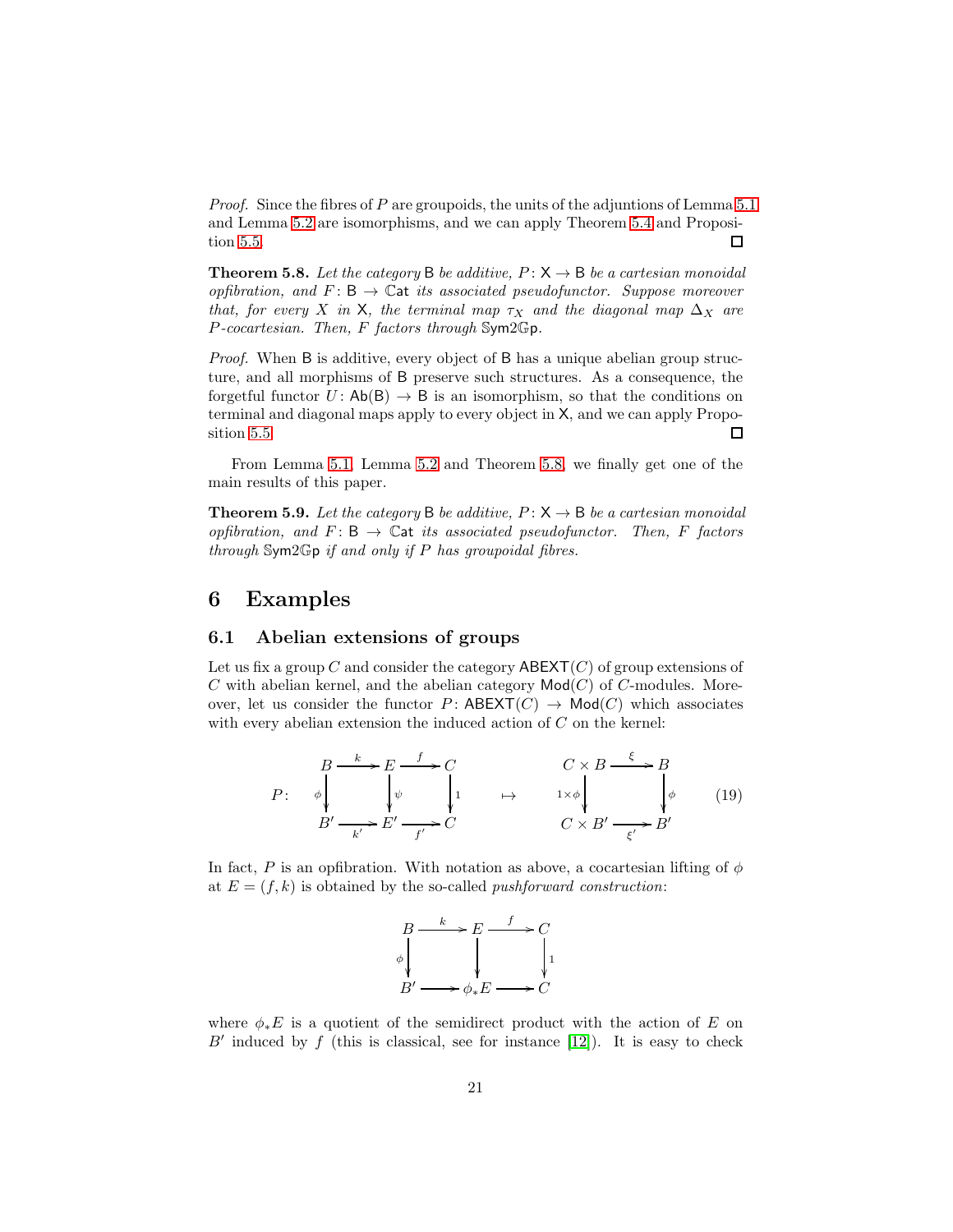that  $ABEXT(C)$  has terminal object and binary products, given by pullbacks over  $C$ ; moreover  $P$  preserves them, and products of cocartesian maps are still cocartesian. Therefore we can apply Proposition [4.6](#page-12-0) and Theorem [4.7](#page-13-0) in order to describe the lax monoidal structure of the pseudofunctor associated with P:

$$
\mathsf{OPEXT}(C,-)\colon \mathsf{Mod}(C)\to \mathbb{C}\mathrm{at}.
$$

Our notation is consistent with literature (e.g. [\[16\]](#page-25-3)), since the fibre of  $P$  over a  $C$ module  $(B,\xi)$  is the groupoid **OPEXT** $(C, B, \xi)$  of abelian extensions of C, with kernel B and induced action  $\xi$ . We can apply Theorem [5.9,](#page-20-1) so that each fibre of  $P$  gets a symmetric 2-group structure, and change of base functors are symmetric monoidal. Actually, the monoidal structure is obtained by [\(11\)](#page-6-1) and [\(12\)](#page-6-2) as follows: given a pair of extensions  $(E, E') \in \text{OPEXT}(C, B, \xi) \times \text{OPEXT}(C, B, \xi)$ 

- the right adjoint  $R^{(B,\xi),(B,\xi)}$  yields the product of E and E' over C,
- the codomain of the cocartesian lifting at  $R^{(B,\xi),(B,\xi)}$  of the group operation  $m: B \times B \to B$  gives the tensor product  $E \otimes E'$ .



Once one considers connected components, the tensor operation induces precisely the Baer sum of isomorphism classes of extensions, which makes  $\pi_0(\mathsf{OPEXT}(C, B, \xi))$ a group (isomorphic to  $H^2(C, B, \xi)$ ). On the other hand, one can compute the abelian group  $\pi_1(\mathsf{OPEXT}(C, B, \xi))$  of the automorphisms of the identity object:

$$
B \longrightarrow B \rtimes_{\xi} C \longrightarrow C .
$$

According to Proposition IV.2.1 in [\[12\]](#page-25-11), this can be interpreted as the group of 1-cocycles  $Z^1(C, B, \xi)$ , as already noticed in [\[7\]](#page-25-12).

Remark 6.1. Section [6.1](#page-20-2) can be easily adapted to the case of semi-abelian categories (see [\[6\]](#page-25-13) and also Section 4.2 of [\[7\]](#page-25-12), where the general case of Bourn's direction functor is considered). The analogous result holds for associative unitary algebras (see Section 4.3 of [\[7\]](#page-25-12)).

#### <span id="page-21-0"></span>6.2 From left monoid actions to torsors

Let us briefly recall the category LMSet of monoid left actions. An object of LMSet is a set X endowed with a left action  $\phi \colon M \times X \to X$  of a monoid M, where  $m \in M$  operates on  $x \in X$  by the law  $m \cdot x = \phi(m, x)$ . Given two such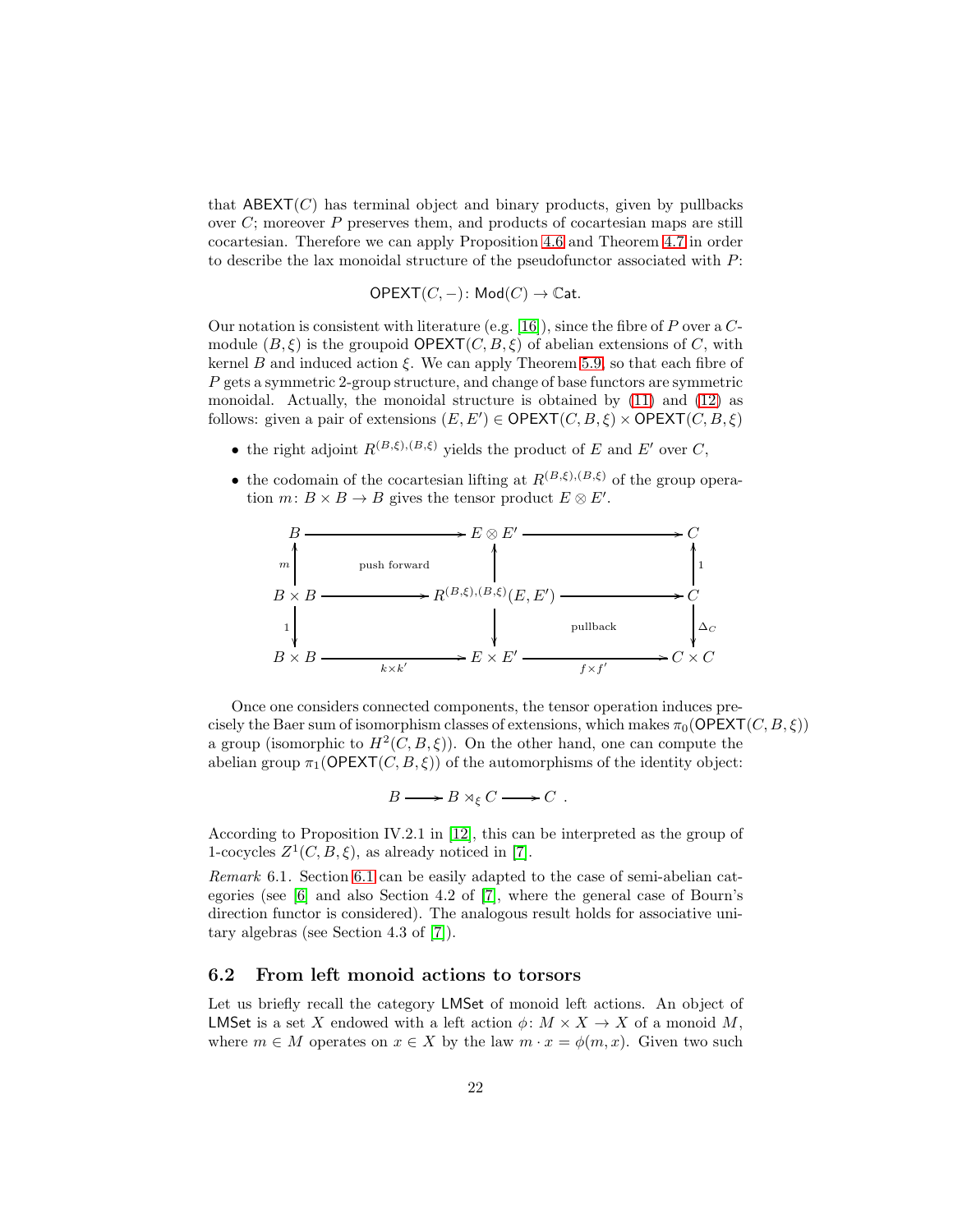objects  $(M, X, \phi)$  and  $(N, Y, \psi)$ , an arrow between them is a pair  $(f, f_0)$  where  $f\colon M\to N$  is a monoid homomorphism and  $f_0\colon X\to Y$  is a function such that the following diagram commutes in Set:

$$
M \times X \xrightarrow{\phi} X
$$
  
\n $f \times f_0$   
\n $N \times Y \xrightarrow{\phi} Y$ 

Such a pair  $(f, f_0)$  is called *equivariant*.

In the following proposition, we will use a generalization of the classical tensor product of (bi)modules (see for instance [\[11,](#page-25-14) VII.4, Exercise 6]). For a right M-set X and a left M-set Y, their *contracted product*  $X \overset{M}{\wedge} Y$  is the quotient of X × Y determined by the equivalence relation generated by  $(x \cdot m, y) \sim$  $(x, m \cdot y)$ . The term contracted product and the wedge notation are borrowed from [\[5\]](#page-25-5), where the special case of bitorsors is dealt with.

<span id="page-22-0"></span>**Proposition 6.2.** The forgetful functor V: LMSet  $\rightarrow$  Mon is a cartesian monoidal opfibration.

Proof. We only sketch the proof, which is based on well-known facts and constructions. Let  $(M, X, \phi)$  be an object of LMSet, and  $f: M \to N$  a homomorphism. The product in  $N$  and precomposition with  $f$  make  $N$  a right  $M$ -set. Therefore, we can define  $f_!(X)$  as the contracted product  $N \stackrel{M}{\wedge} X$ . In fact,  $f_!(X)$ is a left N-set, with action defined by  $\overline{n} \cdot [n, x] = [\overline{n}n, x]$ , square brackets denoting equivalence classes. Moreover, the assignment  $x \to [1, x]$  is well defined and yields a function  $\hat{f}: X \to f_!(X)$  such that  $(f, \hat{f})$  is an equivariant pair. Easy calculations show that  $(f, \hat{f})$  is V-cocartesian over f, and this makes V an opfibration.

Concerning the monoidal structure of the opfibration, it is clear that V preserves products. Let us sketch how the product of cocartesian arrows is itself cocartesian. For objects  $(M_i, X_i, \phi_i)$  and homomorphisms  $f_i: M_i \to N_i$  as above, with  $i = 1, 2$ , the identifications

$$
[(n_1, n_2), (m_1 \cdot x_1, m_2 \cdot x_2)] = [(n_1, n_2), (m_1, m_2) \cdot (x_1, x_2)] =
$$
  
= 
$$
[(n_1, n_2) (f_1 \times f_2)(m_1, m_2), (x_1, x_2)] = [(n_1 f_1(m_1), n_2 f_2(m_2)), (x_1, x_2)]
$$

show that the assignment

$$
([n_1, x_1], [n_2, x_2]) \mapsto [(n_1, n_2), (x_1, x_2)]
$$

is well defined. Moreover, it gives an equivariant isomorphism

$$
(f_1)_!(X_1) \times (f_2)_!(X_2) \cong (f_1 \times f_2)_!(X_1 \times X_2).
$$

 $\Box$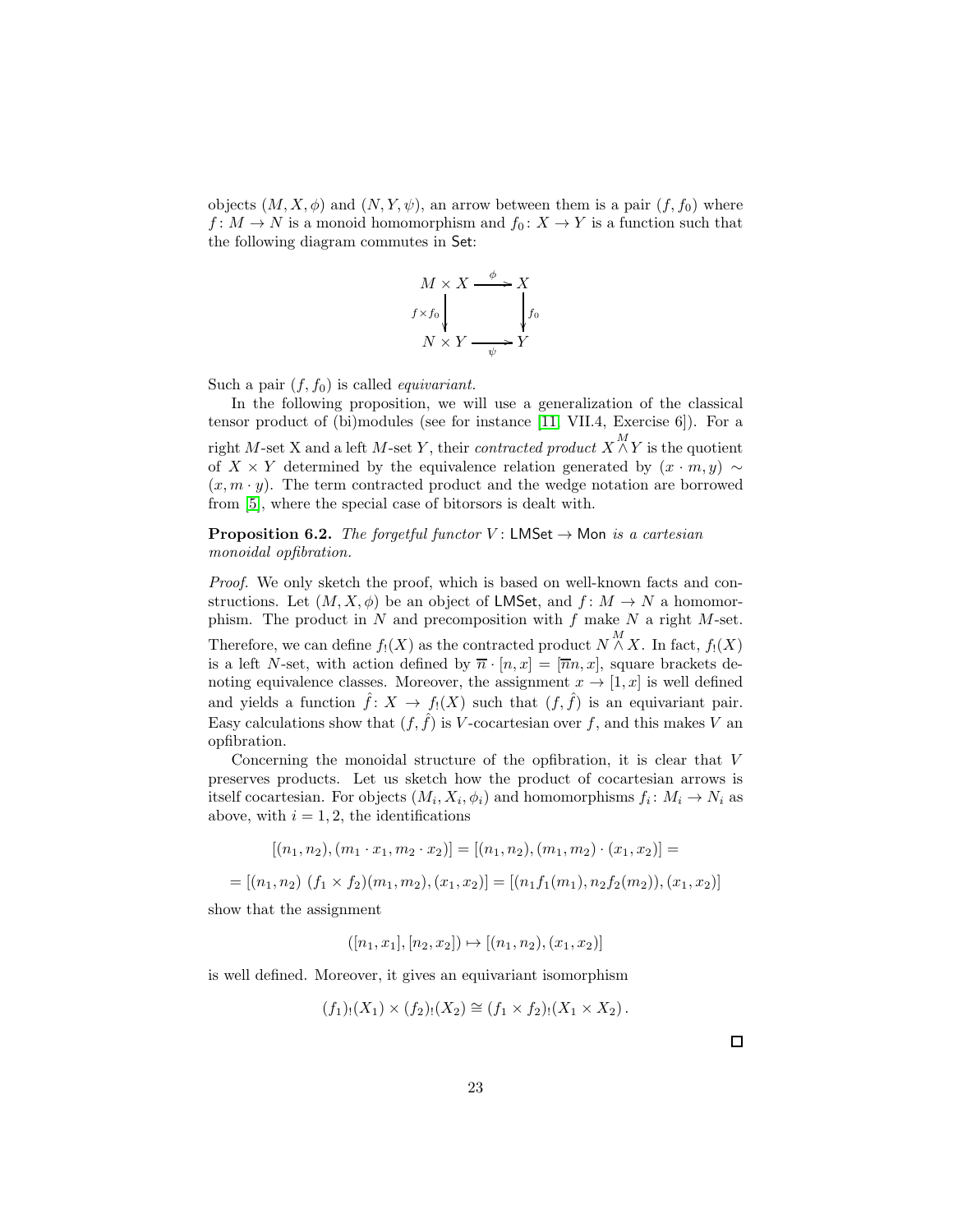Thus, V translates into a lax symmetric monoidal pseudofunctor denoted by

$$
\mathsf{ACT}\colon \mathsf{Mon}\to \mathbb{C}\mathsf{at}
$$

with monoidal structure given as in Theorem [4.7.](#page-13-0)

Let us observe that Theorem [5.4](#page-18-0) cannot be applied to ACT in its full generality. We will soon deal with this matter, but first, let us briefly discuss the monoidal structure of the fibres.

By Proposition [6.2,](#page-22-0) ACT lifts to a lax symmetric monoidal pseudofunctor between internal pseudomonoids; indeed, pseudomonoids in the 1-category of monoids are just commutative monoids, and then, thanks to Remark [4.8,](#page-15-0) we have:

$$
\mathsf{ACT}\colon \mathsf{CMon}\to \mathbb{SymMonCat}.
$$

Let us fix a commutative monoid M. The tensor product in  $\mathsf{ACT}(M)$  is obtained by the construction  $(11)$  as follows: given a pair of left M-sets X and  $Y,$ 

- $\bullet$  the right adjoint yields the product of X and Y in LMSet,
- the codomain of the cocartesian lifting of the monoid operation  $p : M \times$  $M \to M$  gives the tensor product  $p_!(X \times Y) = X \otimes_M Y$ .

The following straightforward result shows that it is indeed an instance of the contracted product already mentioned before.

<span id="page-23-0"></span>**Proposition 6.3.** The map  $X \overset{M}{\wedge} Y \to X \otimes_M Y$  given by the assignment

$$
[x, y] \mapsto [1, x, y]
$$

is an isomorphism of M-sets.

A monoid which supports an internal group structure is in fact an abelian group. In the following statement, for each abelian group  $B$ , we characterize B-torsors among B-sets. Recall that a B-set  $X$  is called a B-torsor if it is not empty and the assignment

<span id="page-23-2"></span>
$$
B \times X \to X \times X \qquad (b, x) \mapsto (x, b \cdot x) \tag{20}
$$

is a bijection. We shall call such an object abelian torsor and denote by ATors the full subcategory of LMSet with abelian torsors as objects.

<span id="page-23-1"></span>**Proposition 6.4.** Let B be an abelian group. A B-set X is a B-torsor if and only if it satisfies the following conditions:

- 1. the terminal map  $\tau_X \colon X \to I$  is V-cocartesian;
- 2. the diagonal map  $\Delta_X: X \to X \times X$  is V-cocartesian.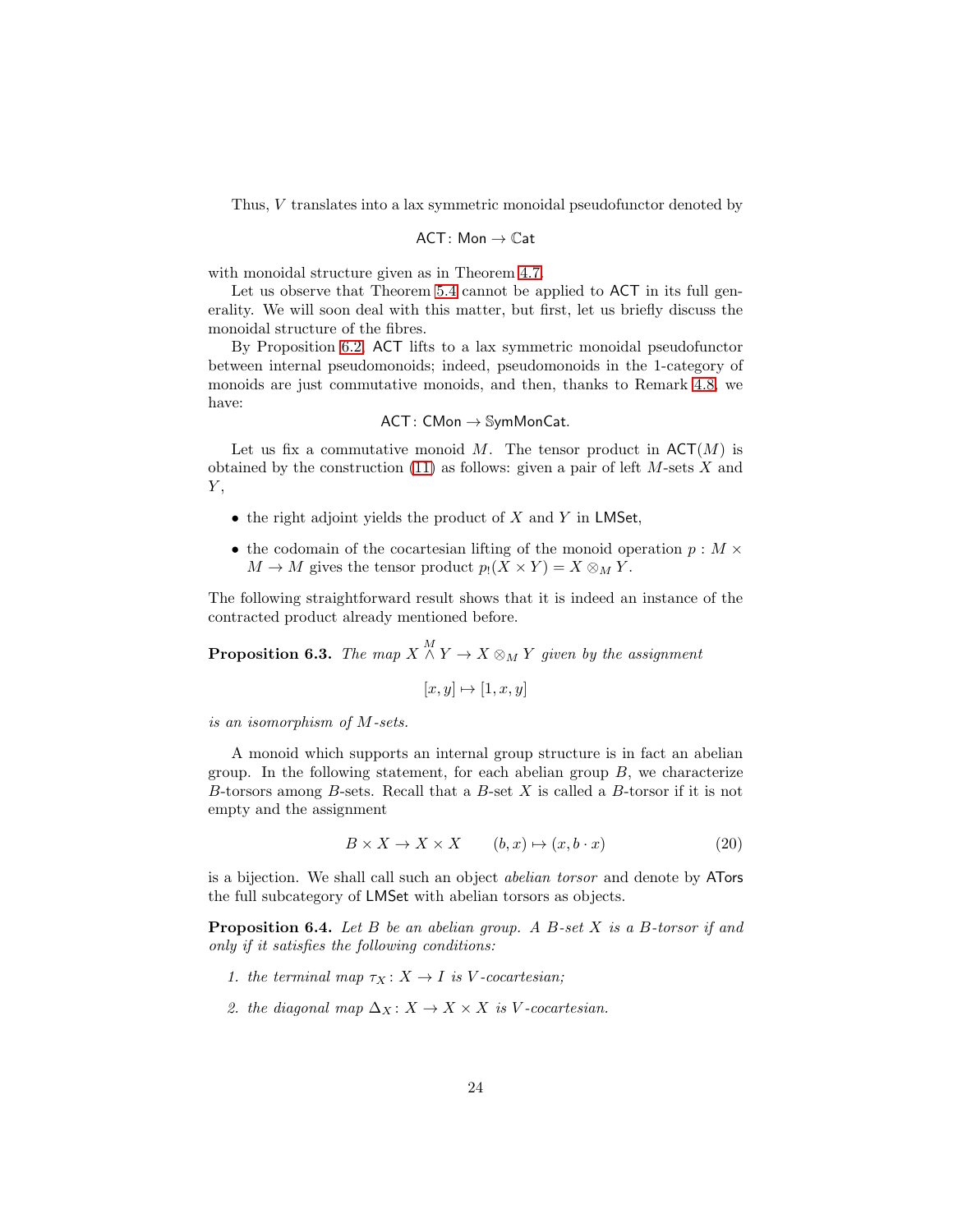*Proof.* Let us consider a B-set X and  $\tau_B: B \to 0$  the terminal map in Mon.

 $\tau_X$  is V-cocartesian if and only if  $(\tau_B)_!(X) = 0 \stackrel{B}{\wedge} X \cong I$ , and this is equivalent to saying that  $X$  is not empty and the function  $(20)$  is surjective.

Now take X non-empty.  $\Delta_X$  is cocartesian if and only if the comparison

$$
\phi\colon (\Delta_B)_!(X) = (B \times B) \stackrel{B}{\wedge} X \to X \times X
$$

is an isomorphism, and one easily computes:

$$
\phi([b_1, b_2, x]) = (b_1 \cdot x, b_2 \cdot x).
$$

Now, since for all  $b_1, b_2 \in B$  and  $x \in X$   $[b_1, b_2, x] = [1, b_2b_1^{-1}, b_1 \cdot x]$ , the map  $\psi: B \times X \to (B \times B) \stackrel{B}{\wedge} X$  given by the assignment  $(b, x) \mapsto [1, b, x]$  is a bijection. So  $\phi$  is an isomorphism if and only if  $\psi \cdot \phi \colon B \times X \to X \times X$ ,  $(b, x) \mapsto (x, b \cdot x)$ , is bijective.  $\Box$ 

The restriction of the forgetful functor  $V$  to ATors yields a monomorphism of monoidal opfibrations



since contracted products of (abelian) torsors are still (abelian) torsors. More-over, by Proposition [6.4,](#page-23-1)  $\overline{V}$  is actually the largest restriction of V with base Ab with groupoidal fibres. Thanks to Corollary [5.7,](#page-19-0) the corresponding pseudofunctor TORS factors through symmetric 2-groups:



In particular, for an abelian group  $B$ , one obtains a symmetric 2-group structure on  $TORS(B)$ . This is a special case of the classical 2-group of bitorsors over a (not necessarily abelian) group  $B$ , as studied by Breen in [\[5\]](#page-25-5).

#### Acknowledgment

Partial financial support was received from INdAM – Istituto Nazionale di Alta Matematica "Francesco Severi" – Gruppo Nazionale per le Strutture Algebriche, Geometriche e le loro Applicazioni.

#### <span id="page-24-0"></span>References

[1] J. Baez and A. Lauda. Higher-dimensional algebra V: 2-Groups, Theory Appl. Categ. 12 (2004) 423–491.